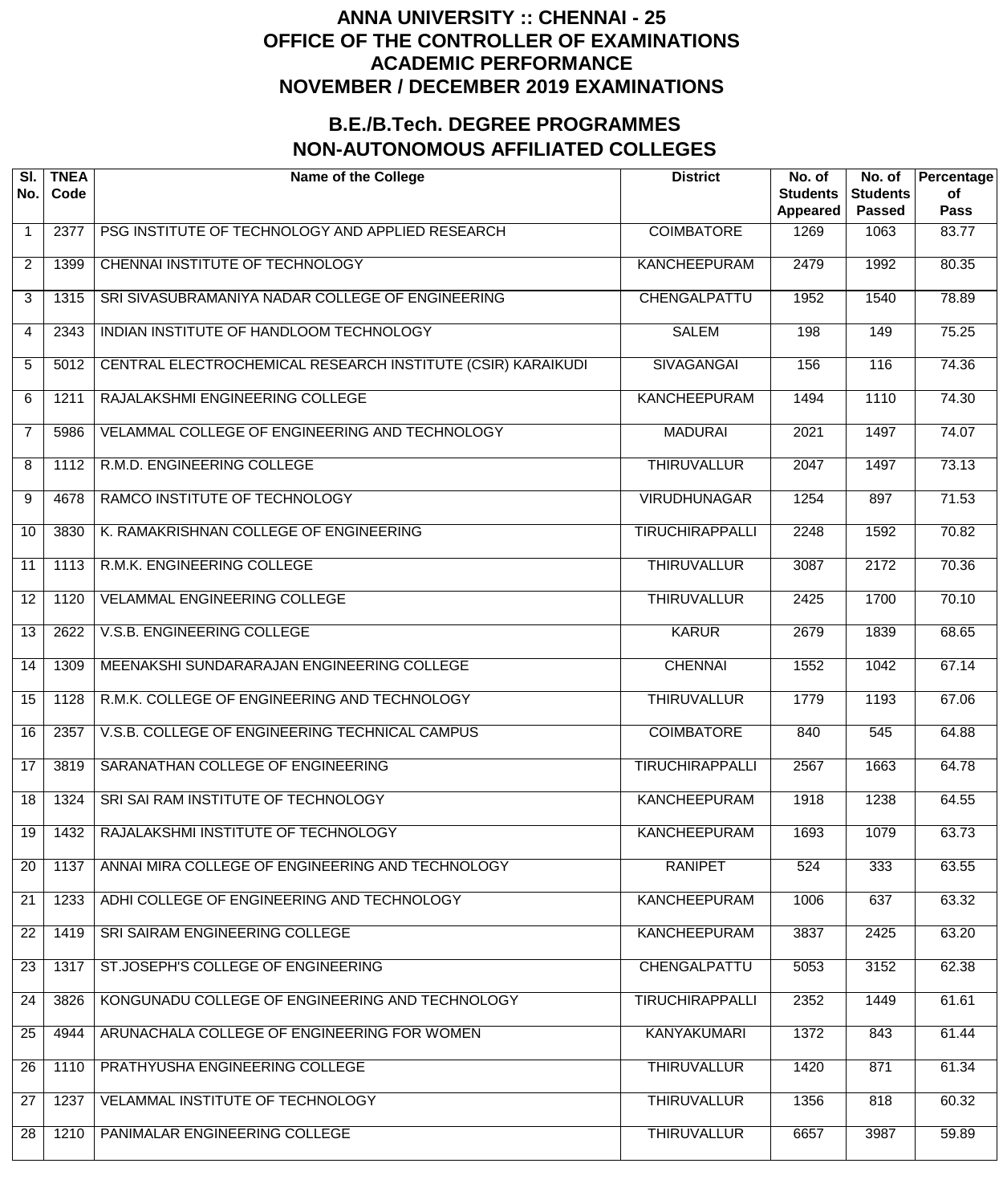| SI.<br>No.      | <b>TNEA</b><br>Code | <b>Name of the College</b>                                                    | <b>District</b>        | No. of<br><b>Students</b><br>Appeared | No. of<br><b>Students</b><br><b>Passed</b> | Percentage<br>of<br><b>Pass</b> |
|-----------------|---------------------|-------------------------------------------------------------------------------|------------------------|---------------------------------------|--------------------------------------------|---------------------------------|
| 29              | 4974                | GOVERNMENT COLLEGE OF ENGINEERING - THIRUNELVELI                              | <b>THIRUNELVELI</b>    | 1820                                  | 1089                                       | 59.84                           |
| 30              | 2736                | DR.N G P INSTITUTE OF TECHNOLOGY                                              | <b>COIMBATORE</b>      | 1745                                  | 1043                                       | 59.77                           |
| 31              | 3701                | K.RAMAKRISHNAN COLLEGE OF TECHNOLOGY                                          | <b>TIRUCHIRAPPALLI</b> | 1997                                  | 1193                                       | 59.74                           |
| 32              | 4945                | VINS CHRISTIAN WOMEN'S COLLEGE OF ENGINEERING                                 | <b>KANYAKUMARI</b>     | 161                                   | $\overline{96}$                            | $\overline{59.63}$              |
| 33              | 1450                | LOYOLA - ICAM COLLEGE OF ENGINEERING AND TECHNOLOGY                           | CHENGALPATTU           | 1489                                  | 875                                        | 58.76                           |
| 34              | 1231                | PANIMALAR INSTITUTE OF TECHNOLOGY                                             | <b>THIRUVALLUR</b>     | 3162                                  | 1827                                       | 57.78                           |
| $\overline{35}$ | 1520                | KINGSTON ENGINEERING COLLEGE                                                  | <b>VELLORE</b>         | 1190                                  | 682                                        | 57.31                           |
| 36              | 1149                | ST.JOSEPH'S INSTITUTE OF TECHNOLOGY                                           | CHENGALPATTU           | 2479                                  | 1418                                       | 57.20                           |
| 37              | 3454                | SRI RAMAKRISHNA COLLEGE OF ENGINEERING                                        | <b>PERAMBALUR</b>      | 322                                   | 182                                        | 56.52                           |
| $\overline{38}$ | 2025                | ANNA UNIVERSITY REGIONAL CAMPUS, COIMBATORE                                   | <b>COIMBATORE</b>      | $\overline{419}$                      | 234                                        | 55.85                           |
| 39              | 2725                | SRI RAMAKRISHNA INSTITUTE OF TECHNOLOGY                                       | <b>COIMBATORE</b>      | 451                                   | $\overline{251}$                           | 55.65                           |
| 40              | 1521                | SHRI SAPTHAGIRI INSTITUTE OF TECHNOLOGY                                       | <b>RANIPET</b>         | $\overline{257}$                      | $\overline{142}$                           | 55.25                           |
| 41              | 2762                | JANSONS INSTITUTE OF TECHNOLOGY                                               | <b>COIMBATORE</b>      | 648                                   | 356                                        | 54.94                           |
| 42              | 2765                | SRIGURU INSTITUTE OF TECHNOLOGY                                               | <b>COIMBATORE</b>      | $\overline{307}$                      | 168                                        | 54.72                           |
| 43              | 1026                | UNIVERSITY COLLEGE OF ENGINEERING, KANCHIPURAM                                | <b>KANCHEEPURAM</b>    | 916                                   | 499                                        | 54.48                           |
| 44              | 4680                | AAA COLLEGE OF ENGINEERING & TECHNOLOGY                                       | <b>VIRUDHUNAGAR</b>    | 624                                   | 333                                        | 53.37                           |
| 45              | 1321                | CENTRAL INSTITUTE OF PLASTICS ENGINEERING AND TECHNOLOGY                      | <b>CHENNAI</b>         | 522                                   | 278                                        | 53.26                           |
| 46              | 1316                | AGNI COLLEGE OF TECHNOLOGY                                                    | CHENGALPATTU           | 1856                                  | 988                                        | 53.23                           |
| 47              | 1140                | JEPPIAAR INSTITUTE OF TECHNOLOGY                                              | <b>KANCHEEPURAM</b>    | 1103                                  | 584                                        | 52.95                           |
| 48              | 5904                | K.L.N.COLLEGE OF ENGINEERING                                                  | <b>SIVAGANGAI</b>      | 1797                                  | 935                                        | 52.03                           |
| 49              | 4991                | KALASALINGAM INSTITUTE OF TECHNOLOGY                                          | <b>VIRUDHUNAGAR</b>    | 502                                   | 259                                        | 51.59                           |
| 50              | 4995                | P.S.R.RENGASAMY COLLEGE OF ENGINEERING FOR WOMEN                              | <b>VIRUDHUNAGAR</b>    | 285                                   | 147                                        | 51.58                           |
| 51              | 5910                | PSNA COLLEGE OF ENGINEERING AND TECHNOLOGY                                    | <b>DINDIGUL</b>        | 5029                                  | 2587                                       | 51.44                           |
| 52              | 4959                | KAMARAJ COLLEGE OF ENGINEERING AND TECHNOLOGY                                 | <b>VIRUDHUNAGAR</b>    | 2480                                  | 1267                                       | 51.09                           |
| 53              | 1124                | SAMS COLLEGE OF ENGINEERING AND TECHNOLOGY                                    | <b>THIRUVALLUR</b>     | 102                                   | 52                                         | 50.98                           |
| 54              | 1414                | PRINCE SHRI VENKATESHWARA PADMAVATHY ENGINEERING COLLEGE                      | CHENGALPATTU           | 896                                   | 456                                        | 50.89                           |
| 55              | 2651                | JAI SHRIRAM ENGINEERING COLLEGE                                               | <b>TIRUPPUR</b>        | 798                                   | 405                                        | 50.75                           |
| 56              | 1118                | VEL TECH MULTI TECH DR.RANGARAJAN DR.SAKUNTHALA ENGINEERING<br><b>COLLEGE</b> | <b>THIRUVALLUR</b>     | 1547                                  | 778                                        | 50.29                           |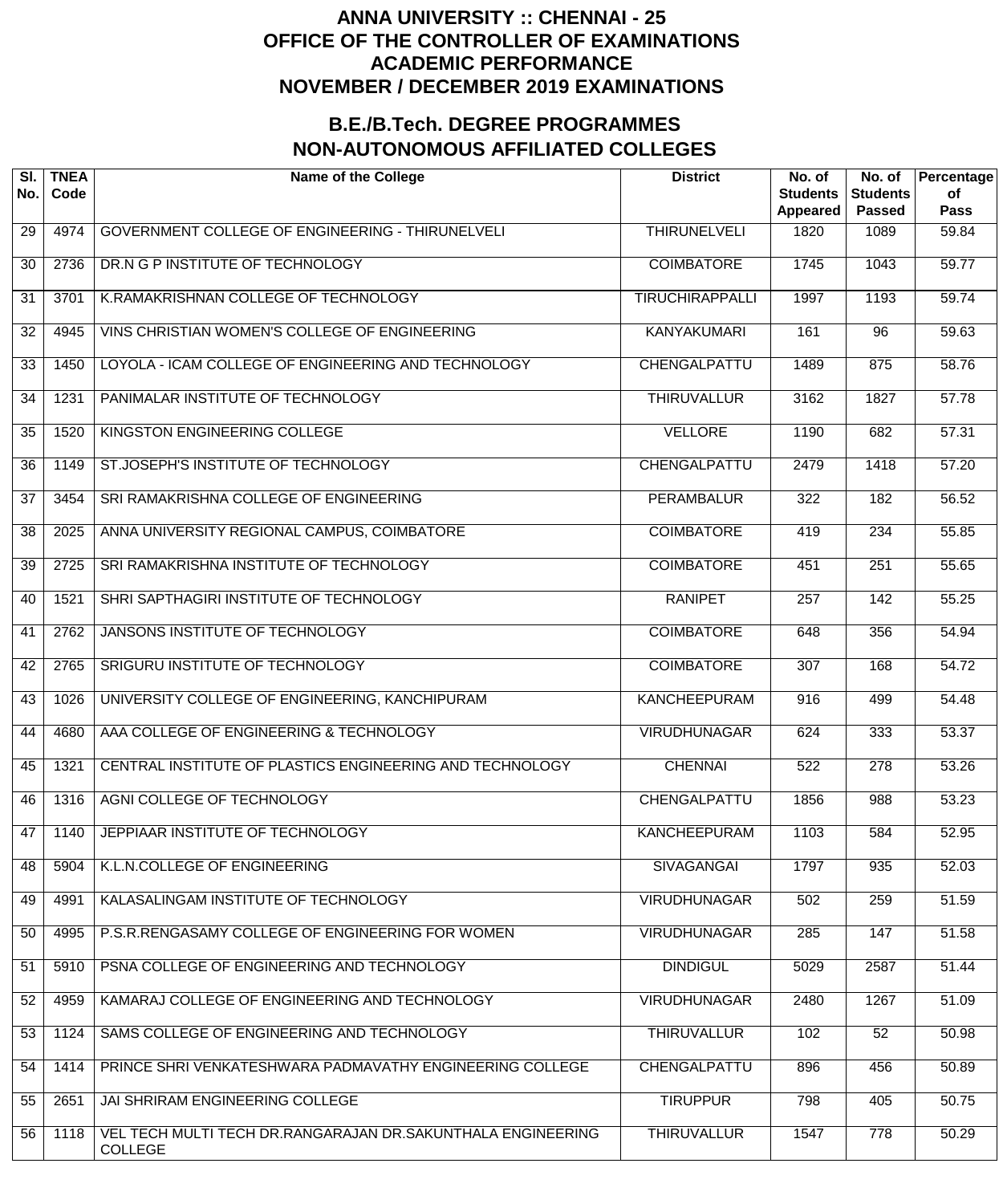| SI.<br>No.      | <b>TNEA</b><br>Code | <b>Name of the College</b>                                   | <b>District</b>        | No. of<br><b>Students</b><br><b>Appeared</b> | No. of<br><b>Students</b><br><b>Passed</b> | Percentage<br>of<br><b>Pass</b> |
|-----------------|---------------------|--------------------------------------------------------------|------------------------|----------------------------------------------|--------------------------------------------|---------------------------------|
| 57              | 1401                | ADHIPARASAKTHI ENGINEERING COLLEGE                           | CHENGALPATTU           | 1280                                         | 643                                        | 50.23                           |
| 58              | 2327                | N.S.N. COLLEGE OF ENGINEERING AND TECHNOLOGY                 | <b>KARUR</b>           | 809                                          | 403                                        | 49.81                           |
| 59              | 2349                | DHAANISH AHMED INSTITUTE OF TECHNOLOGY                       | <b>COIMBATORE</b>      | 339                                          | 166                                        | 48.97                           |
| 60              | 1217                | SREE SASTHA INSTITUTE OF ENGINEERING AND TECHNOLOGY          | <b>KANCHEEPURAM</b>    | 449                                          | $\overline{219}$                           | 48.78                           |
| 61              | 2654                | S V S COLLEGE OF ENGINEERING                                 | <b>COIMBATORE</b>      | 965                                          | 463                                        | 47.98                           |
| 62              | 1504                | ARUNAI ENGINEERING COLLEGE                                   | THIRUVANNAMALAI        | 1360                                         | 652                                        | 47.94                           |
| 63              | 2709                | INSTITUTE OF ROAD AND TRANSPORT TECHNOLOGY                   | <b>ERODE</b>           | 1396                                         | 667                                        | 47.78                           |
| 64              | 4948                | RAJAS INTERNATIONAL INSTITUTE OF TECHNOLOGY FOR WOMEN        | <b>KANYAKUMARI</b>     | $\overline{212}$                             | $\overline{99}$                            | 46.70                           |
| 65              | 1310                | MISRIMAL NAVAJEE MUNOTH JAIN ENGINEERING COLLEGE             | CHENGALPATTU           | 1325                                         | 615                                        | 46.42                           |
| 66              | 1501                | ADHIPARASAKTHI COLLEGE OF ENGINEERING                        | <b>RANIPET</b>         | 426                                          | 197                                        | 46.24                           |
| 67              | 4934                | HOLY CROSS ENGINEERING COLLEGE                               | <b>TUTICORIN</b>       | 522                                          | $\overline{238}$                           | 45.59                           |
| 68              | 1114                | S.A. ENGINEERING COLLEGE                                     | <b>THIRUVALLUR</b>     | 2258                                         | 1020                                       | 45.17                           |
| 69              | 1331                | AKSHEYAA COLLEGE OF ENGINEERING                              | CHENGALPATTU           | 129                                          | $\overline{58}$                            | 44.96                           |
| 70              | 1228                | ALPHA COLLEGE OF ENGINEERING                                 | <b>THIRUVALLUR</b>     | $\overline{276}$                             | 124                                        | 44.93                           |
| 71              | 3843                | M R K INSTITUTE OF TECHNOLOGY                                | <b>CUDDALORE</b>       | 845                                          | $\overline{379}$                           | 44.85                           |
| $\overline{72}$ | 2367                | ARJUN COLLEGE OF TECHNOLOGY                                  | <b>COIMBATORE</b>      | 321                                          | 143                                        | 44.55                           |
| $\overline{73}$ | 3458                | DHANALAKSHMI SRINIVASAN INSTITUTE OF RESEARCH AND TECHNOLOGY | <b>PERAMBALUR</b>      | 659                                          | 292                                        | 44.31                           |
| $\overline{74}$ | 1222                | P.B. COLLEGE OF ENGINEERING                                  | <b>KANCHEEPURAM</b>    | 373                                          | 165                                        | 44.24                           |
| 75              | 1306                | JEPPIAAR ENGINEERING COLLEGE                                 | CHENGALPATTU           | 2815                                         | 1243                                       | 44.16                           |
| 76              | 2763                | AKSHAYA COLLEGE OF ENGINEERING & TECHNOLOGY                  | <b>COIMBATORE</b>      | 770                                          | 337                                        | 43.77                           |
| 77              | 3795                | SRM TRP ENGINEERING COLLEGE                                  | <b>TIRUCHIRAPPALLI</b> | 1090                                         | 476                                        | 43.67                           |
| 78              | 1320                | JEPPIAAR SRR ENGINEERING COLLEGE                             | CHENGALPATTU           | 1278                                         | 556                                        | 43.51                           |
| 79              | 2603                | GOVERNMENT COLLEGE OF ENGINEERING - BARGUR                   | <b>KRISHNAGIRI</b>     | 210                                          | 91                                         | 43.33                           |
| 80              | 1516                | THANTHAI PERIYAR GOVT INSTITUTE OF TECHNOLOGY                | <b>VELLORE</b>         | 1339                                         | 578                                        | 43.17                           |
| 81              | 1436                | A.R. ENGINEERING COLLEGE                                     | <b>VILLUPURAM</b>      | 227                                          | 98                                         | 43.17                           |
| 82              | 2735                | KARPAGAM INSTITUTE OF TECHNOLOGY                             | <b>COIMBATORE</b>      | 850                                          | 366                                        | 43.06                           |
| 83              | 2302                | SRI SHANMUGHA COLLEGE OF ENGINEERING AND TECHNOLOGY          | <b>SALEM</b>           | 670                                          | 286                                        | 42.69                           |
| 84              | 1605                | IDHAYA ENGINEERING COLLEGE FOR WOMEN                         | KALLAKURICHI           | 325                                          | 138                                        | 42.46                           |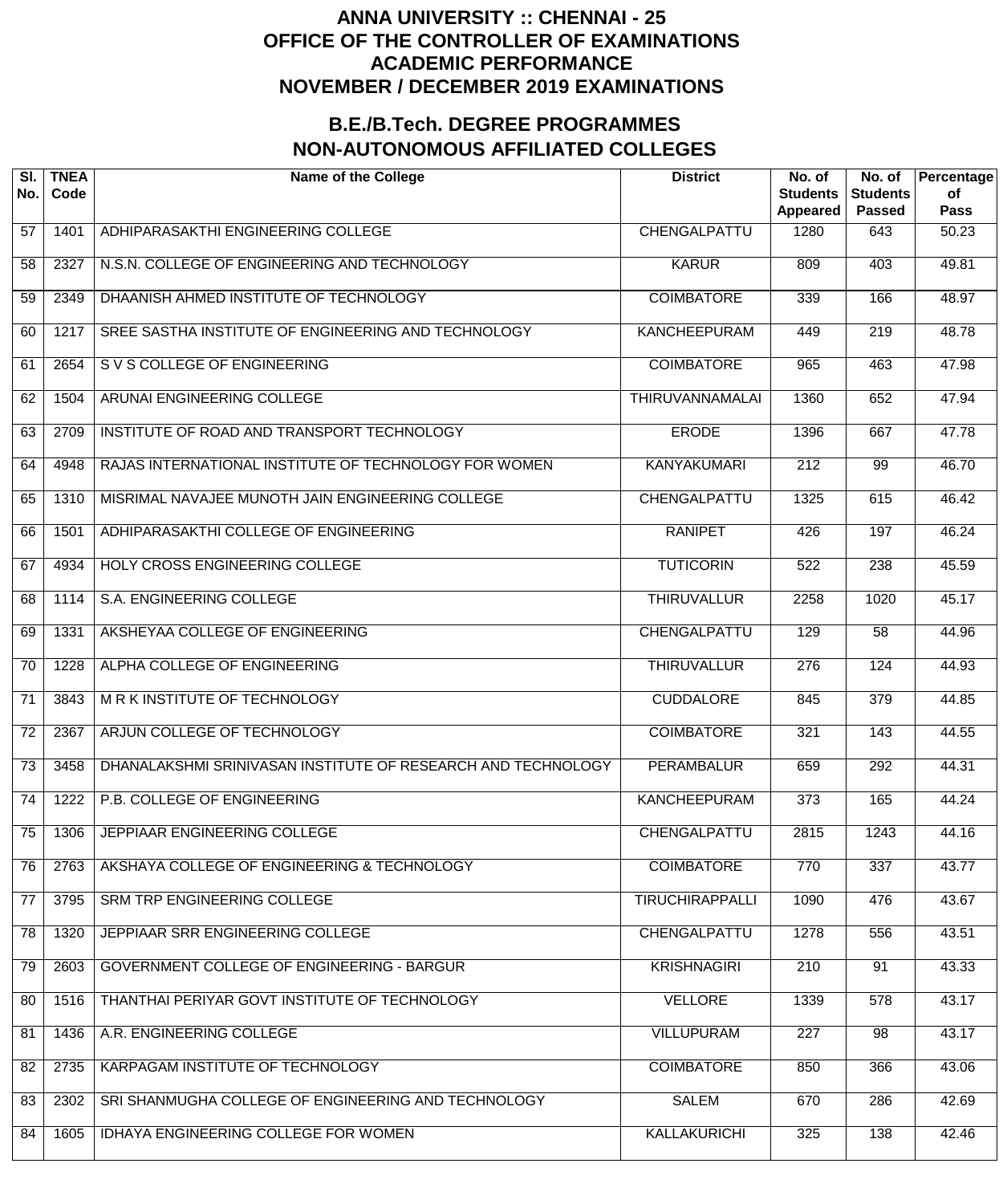| SI.<br>No. | <b>TNEA</b><br>Code | <b>Name of the College</b>                                      | <b>District</b>        | No. of<br><b>Students</b><br><b>Appeared</b> | No. of<br><b>Students</b><br><b>Passed</b> | Percentage<br>of<br><b>Pass</b> |
|------------|---------------------|-----------------------------------------------------------------|------------------------|----------------------------------------------|--------------------------------------------|---------------------------------|
| 85         | 3465                | GOVERNMENT COLLEGE OF ENGINEERING, SRIRANGAM                    | <b>TIRUCHIRAPPALLI</b> | 1053                                         | 445                                        | 42.26                           |
| 86         | 4676                | RENGANAYAGI VARATHARAJ COLLEGE OF ENGINEERING                   | <b>VIRUDHUNAGAR</b>    | 339                                          | 143                                        | 42.18                           |
| 87         | 3425                | C.K. COLLEGE OF ENGINEERING & TECHNOLOGY                        | <b>CUDDALORE</b>       | 802                                          | 337                                        | 42.02                           |
| 88         | 3011                | UNIVERSITY COLLEGE OF ENGINEERING, TIRUCHIRAPPALLI (BIT CAMPUS) | <b>TIRUCHIRAPPALLI</b> | 3772                                         | 1579                                       | 41.86                           |
| 89         | 2635                | CMS COLLEGE OF ENGINEERING                                      | <b>NAMAKKAL</b>        | 175                                          | $\overline{73}$                            | 41.71                           |
| 90         | 4023                | UNIVERSITY COLLEGE OF ENGINEERING, NAGERCOIL                    | <b>KANYAKUMARI</b>     | 1570                                         | 653                                        | 41.59                           |
| 91         | 5532                | <b>VAIGAI COLLEGE OF ENGINEERING</b>                            | <b>MADURAI</b>         | 418                                          | 172                                        | 41.15                           |
| 92         | 2653                | KNOWLEDGE INSTITUTE OF TECHNOLOGY                               | <b>SALEM</b>           | 1921                                         | 788                                        | 41.02                           |
| 93         | 2751                | KGISL INSTITUTE OF TECHNOLOGY                                   | <b>COIMBATORE</b>      | 1059                                         | 434                                        | 40.98                           |
| 94         | 1412                | <b>MAILAM ENGINEERING COLLEGE</b>                               | <b>VILLUPURAM</b>      | 1969                                         | 805                                        | 40.88                           |
| 95         | 2733                | ANGEL COLLEGE OF ENGINEERING AND TECHNOLOGY                     | <b>TIRUPPUR</b>        | 464                                          | 189                                        | 40.73                           |
| 96         | 2738                | SASURIE ACADEMY OF ENGINEERING                                  | <b>COIMBATORE</b>      | 101                                          | 41                                         | 40.59                           |
| 97         | 4954                | DR.SIVANTHI ADITANAR COLLEGE OF ENGINEERING                     | <b>TUTICORIN</b>       | 1052                                         | 426                                        | 40.49                           |
| 98         | 1442                | PRINCE DR.K.VASUDEVAN COLLEGE OF ENGINEERING AND TECHNOLOGY     | CHENGALPATTU           | 254                                          | 102                                        | 40.16                           |
| 99         | 2636                | A V S ENGINEERING COLLEGE                                       | <b>SALEM</b>           | 1865                                         | $\overline{748}$                           | 40.11                           |
| 100        | 3803                | ANJALAI AMMAL MAHALINGAM ENGINEERING COLLEGE                    | <b>THIRUVARUR</b>      | 1965                                         | 788                                        | 40.10                           |
| 101        | 4980                | <b>EINSTEIN COLLEGE OF ENGINEERING</b>                          | <b>THIRUNELVELI</b>    | 853                                          | 342                                        | 40.09                           |
| 102        | 4981                | PONJESLY COLLEGE OF ENGINEERING                                 | <b>KANYAKUMARI</b>     | 1622                                         | 648                                        | 39.95                           |
| 103        | 5865                | NADAR SARASWATHI COLLEGE OF ENGINEERING AND TECHNOLOGY          | <b>THENI</b>           | 706                                          | 282                                        | 39.94                           |
| 104        | 1013                | UNIVERSITY COLLEGE OF ENGINEERING, VILLUPURAM                   | <b>VILLUPURAM</b>      | 914                                          | 363                                        | 39.72                           |
| 105        | 1311                | K.C.G. COLLEGE OF TECHNOLOGY                                    | CHENGALPATTU           | 1976                                         | 783                                        | 39.63                           |
| 106        | 3801                | A.V.C COLLEGE OF ENGINEERING                                    | <b>MAYILADUTHURAI</b>  | 1155                                         | 456                                        | 39.48                           |
| 107        | 2639                | NARASU'S SARATHY INSTITUTE OF TECHNOLOGY                        | <b>SALEM</b>           | 712                                          | 280                                        | 39.33                           |
| 108        | 1507                | GANADIPATHY TULSI'S JAIN ENGINEERING COLLEGE                    | <b>VELLORE</b>         | 463                                          | 181                                        | 39.09                           |
| 109        | 5530                | SSM INSTITUTE OF ENGINEERING AND TECHNOLOGY                     | <b>DINDIGUL</b>        | 1503                                         | 584                                        | 38.86                           |
| 110        | 5903                | K.L.N.COLLEGE OF INFORMATION TECHNOLOGY                         | <b>SIVAGANGAI</b>      | 650                                          | 251                                        | 38.62                           |
| 111        | 3852                | SRI BHARATHI ENGINEERING COLLEGE FOR WOMEN                      | <b>PUDUKKOTTAI</b>     | 244                                          | $\overline{93}$                            | 38.11                           |
| 112        | 2752                | NANDHA COLLEGE OF TECHNOLOGY                                    | <b>ERODE</b>           | 1049                                         | 394                                        | 37.56                           |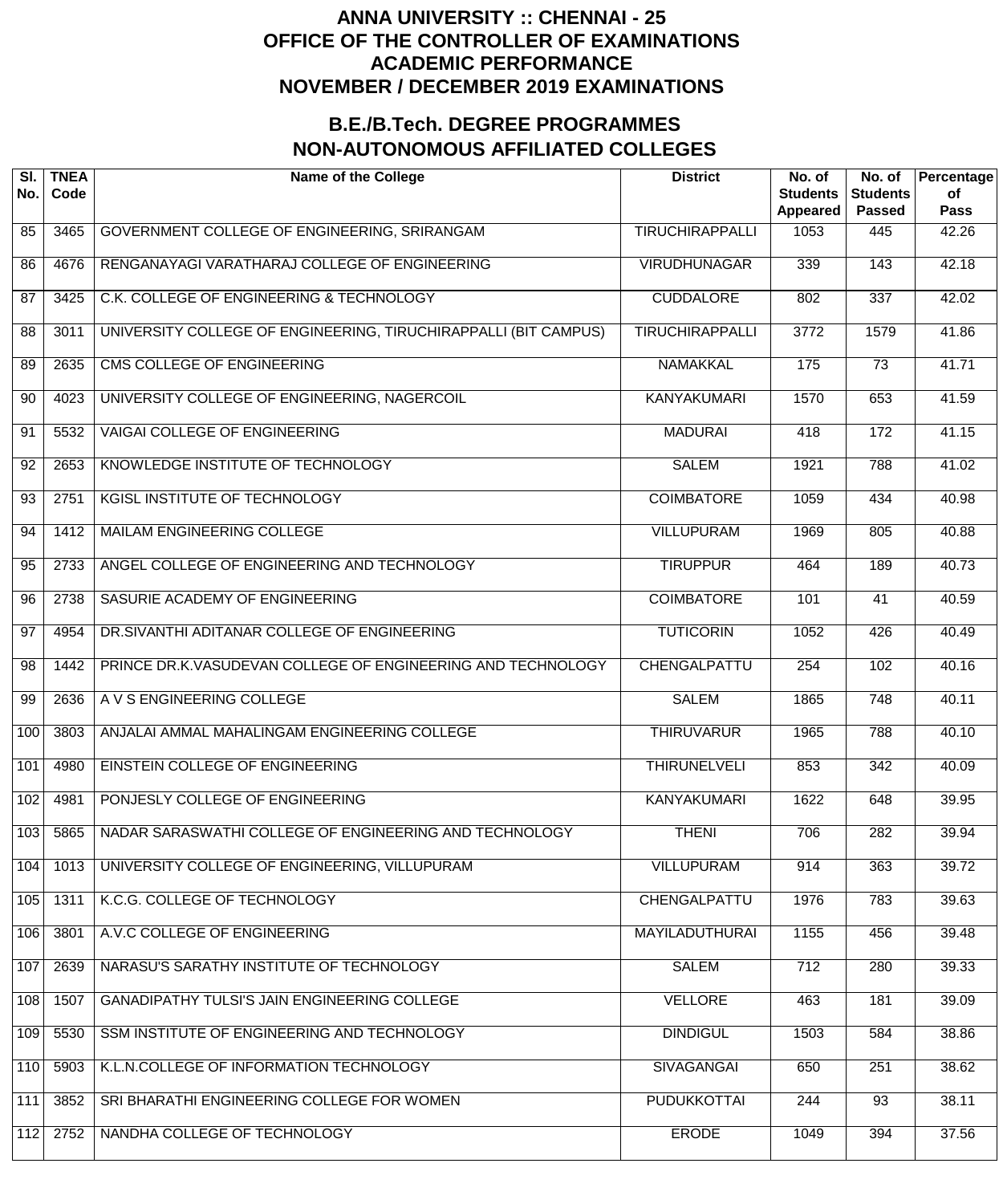| SI.<br>No.       | <b>TNEA</b><br>Code | <b>Name of the College</b>                            | <b>District</b>        | No. of<br><b>Students</b><br><b>Appeared</b> | No. of<br><b>Students</b><br><b>Passed</b> | Percentage<br>of<br><b>Pass</b> |
|------------------|---------------------|-------------------------------------------------------|------------------------|----------------------------------------------|--------------------------------------------|---------------------------------|
| 113              | 2731                | R V S COLLEGE OF ENGINEERING AND TECHNOLOGY           | <b>COIMBATORE</b>      | 850                                          | 318                                        | 37.41                           |
| 114              | 1505                | C.ABDUL HAKEEM COLLEGE OF ENGINEERING AND TECHNOLOGY  | <b>RANIPET</b>         | 1265                                         | 471                                        | 37.23                           |
| 115              | 1106                | <b>JAYA ENGINEERING COLLEGE</b>                       | <b>THIRUVALLUR</b>     | 1045                                         | 389                                        | 37.22                           |
| 116              | 4024                | UNIVERSITY COLLEGE OF ENGINEERING, THOOTHUKUDI        | <b>TUTICORIN</b>       | 984                                          | 366                                        | 37.20                           |
| 117              | 5942                | ULTRA COLLEGE OF ENGINEERING AND TECHNOLOGY FOR WOMEN | <b>MADURAI</b>         | 65                                           | 24                                         | 36.92                           |
| $\overline{118}$ | 4864                | V V COLLEGE OF ENGINEERING                            | <b>TUTICORIN</b>       | 757                                          | $\overline{279}$                           | 36.86                           |
| 119              | 4971                | ST.XAVIER'S CATHOLIC COLLEGE OF ENGINEERING           | <b>KANYAKUMARI</b>     | 1756                                         | 642                                        | 36.56                           |
| 120              | 3847                | ROEVER COLLEGE OF ENGINEERING AND TECHNOLOGY          | <b>PERAMBALUR</b>      | 148                                          | 54                                         | 36.49                           |
| 121              | 1206                | JEPPIAAR MAAMALLAN ENGINEERING COLLEGE                | <b>KANCHEEPURAM</b>    | 791                                          | 288                                        | 36.41                           |
| 122              | 4020                | ANNA UNIVERSITY REGIONAL CAMPUS, TIRUNELVELI          | <b>THIRUNELVELI</b>    | 425                                          | 153                                        | 36.00                           |
| 123              | 1303                | ANAND INSTITUTE OF HIGHER TECHNOLOGY                  | CHENGALPATTU           | 903                                          | 325                                        | 35.99                           |
| 124              | 1207                | KINGS ENGINEERING COLLEGE                             | <b>KANCHEEPURAM</b>    | 995                                          | 358                                        | 35.98                           |
| 125              | 1508                | ARUNAI COLLEGE OF ENGINEERING                         | <b>THIRUVANNAMALAI</b> | 441                                          | 157                                        | 35.60                           |
| $\overline{126}$ | 1411                | MADHA ENGINEERING COLLEGE                             | <b>KANCHEEPURAM</b>    | 520                                          | 185                                        | 35.58                           |
| 127              | 2358                | SCAD INSTITUTE OF TECHNOLOGY                          | <b>TIRUPPUR</b>        | 194                                          | 69                                         | 35.57                           |
| $\overline{128}$ | 1512                | <b>S.K.P. ENGINEERING COLLEGE</b>                     | <b>THIRUVANNAMALAI</b> | 651                                          | 231                                        | 35.48                           |
| 129              | 5907                | MOHAMED SATHAK ENGINEERING COLLEGE                    | RAMANATHAPURAM         | 1207                                         | 423                                        | 35.05                           |
| 130              | 1213                | S.K.R. ENGINEERING COLLEGE                            | <b>THIRUVALLUR</b>     | 796                                          | 279                                        | 35.05                           |
| 131              | 4933                | ST.MOTHER THERESA ENGINEERING COLLEGE                 | <b>TUTICORIN</b>       | 799                                          | 278                                        | 34.79                           |
| 132              | 1325                | ST. JOSEPH COLLEGE OF ENGINEERING                     | <b>KANCHEEPURAM</b>    | 1180                                         | 409                                        | 34.66                           |
| 133              | 1313                | SMK FOMRA INSTITUTE OF TECHNOLOGY                     | CHENGALPATTU           | 393                                          | 136                                        | 34.61                           |
| 134              | 2355                | <b>CHERAN COLLEGE OF ENGINEERING</b>                  | <b>KARUR</b>           | 374                                          | 129                                        | 34.49                           |
| 135              | 1014                | UNIVERSITY COLLEGE OF ENGINEERING, TINDIVANAM         | <b>VILLUPURAM</b>      | 766                                          | $\overline{262}$                           | 34.20                           |
| 136              | 2621                | ER.PERUMAL MANIMEKALAI COLLEGE OF ENGINEERING         | <b>KRISHNAGIRI</b>     | 1364                                         | 465                                        | 34.09                           |
| 137              | 4957                | JAYARAJ ANNAPACKIAM CSI COLLEGE OF ENGINEERING        | <b>TUTICORIN</b>       | 818                                          | 278                                        | 33.99                           |
| 138              | 2661                | VIVEKANANDHA COLLEGE OF TECHNOLOGY FOR WOMEN          | <b>NAMAKKAL</b>        | 1314                                         | 446                                        | 33.94                           |
| 139              | 2656                | <b>BUILDERS ENGINEERING COLLEGE</b>                   | <b>TIRUPPUR</b>        | 820                                          | 278                                        | 33.90                           |
| 140              | 2642                | P.S.V.COLLEGE OF ENGINEERING AND TECHNOLOGY           | <b>KRISHNAGIRI</b>     | 1038                                         | 346                                        | 33.33                           |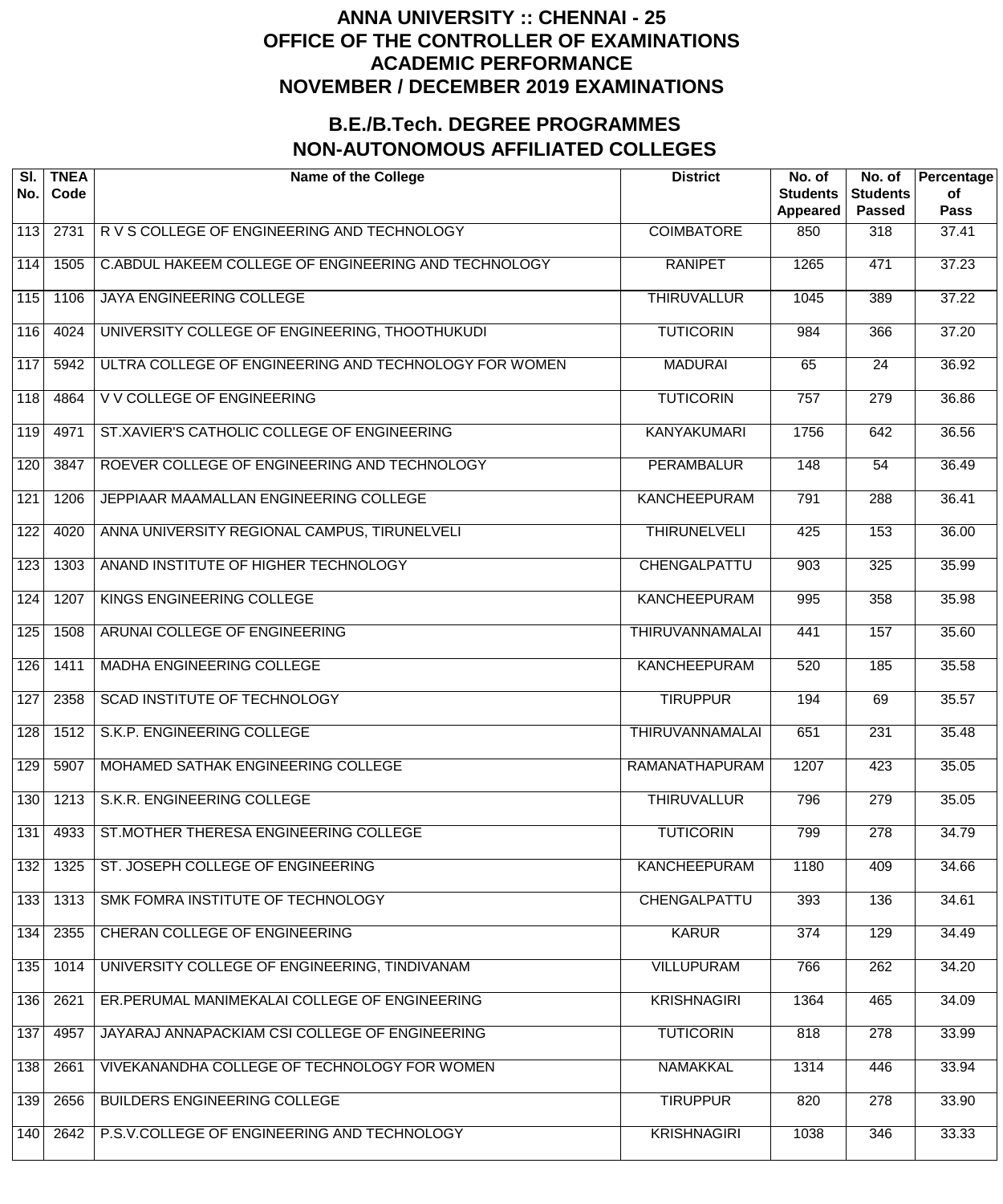| SI.<br>No. | <b>TNEA</b><br>Code | <b>Name of the College</b>                                                   | <b>District</b>        | No. of<br><b>Students</b><br><b>Appeared</b> | No. of<br><b>Students</b><br><b>Passed</b> | Percentage<br>of<br><b>Pass</b> |
|------------|---------------------|------------------------------------------------------------------------------|------------------------|----------------------------------------------|--------------------------------------------|---------------------------------|
| 141        | 1427                | SRI KRISHNA ENGINEERING COLLEGE                                              | <b>KANCHEEPURAM</b>    | 72                                           | 24                                         | 33.33                           |
| 142        | 1509                | MEENAKSHI COLLEGE OF ENGINEERING                                             | <b>CHENNAI</b>         | 1153                                         | 383                                        | 33.22                           |
| 143        | 1015                | UNIVERSITY COLLEGE OF ENGINEERING, ARNI                                      | <b>THIRUVANNAMALAI</b> | 783                                          | 260                                        | 33.21                           |
| 144        | 3810                | <b>MAM COLLEGE OF ENGINEERING</b>                                            | <b>TIRUCHIRAPPALLI</b> | 836                                          | $\overline{277}$                           | 33.13                           |
| 145        | 4996                | SRI VIDYA COLLEGE OF ENGINEERING & TECHNOLOGY                                | <b>VIRUDHUNAGAR</b>    | 655                                          | $\overline{217}$                           | 33.13                           |
| 146        | 3019                | UNIVERSITY COLLEGE OF ENGINEERING, PANRUTI                                   | <b>CUDDALORE</b>       | 1028                                         | 339                                        | 32.98                           |
| 147        | 4979                | V.P.MUTHAIAH PILLAI MEENAKSHI AMMAL ENGINEERING COLLEGE FOR<br><b>WOMEN</b>  | <b>VIRUDHUNAGAR</b>    | $\overline{237}$                             | 78                                         | 32.91                           |
| 148        | 5921                | SYED AMMAL ENGINEERING COLLEGE                                               | <b>RAMANATHAPURAM</b>  | 842                                          | $\overline{277}$                           | 32.90                           |
| 149        | 1416                | JAYA SAKTHI ENGINEERING COLLEGE                                              | <b>THIRUVALLUR</b>     | 122                                          | 40                                         | 32.79                           |
| 150        | 1409                | KARPAGA VINAYAGA COLLEGE OF ENGINEERING AND TECHNOLOGY                       | CHENGALPATTU           | 847                                          | $\overline{277}$                           | 32.70                           |
| 151        | 2328                | KSR INSTITUTE FOR ENGINEERING AND TECHNOLOGY                                 | <b>NAMAKKAL</b>        | 1047                                         | $\overline{340}$                           | 32.47                           |
| 152        | 4969                | SCAD COLLEGE OF ENGINEERING AND TECHNOLOGY                                   | <b>THIRUNELVELI</b>    | 1038                                         | $\overline{337}$                           | 32.47                           |
| 153        | 1424                | DHAANISH AHMED COLLEGE OF ENGINEERING                                        | <b>KANCHEEPURAM</b>    | 691                                          | $\overline{224}$                           | 32.42                           |
| 154        | 5010                | ANNA UNIVERSITY REGIONAL CAMPUS, MADURAI                                     | <b>MADURAI</b>         | 408                                          | 132                                        | 32.35                           |
| 155        | 2354                | POLLACHI INSTITUTE OF ENGINEERING AND TECHNOLOGY                             | <b>COIMBATORE</b>      | 508                                          | 164                                        | 32.28                           |
| 156        | 1122                | VEL TECH HIGH TECH DR.RANGARAJAN DR.SAKUNTHALA ENGINEERING<br><b>COLLEGE</b> | <b>THIRUVALLUR</b>     | 1846                                         | 592                                        | 32.07                           |
| 157        | 1230                | <b>APOLLO ENGINEERING COLLEGE</b>                                            | <b>KANCHEEPURAM</b>    | 806                                          | 258                                        | 32.01                           |
| 158        | 2761                | UNITED INSTITUTE OF TECHNOLOGY                                               | <b>COIMBATORE</b>      | 725                                          | 232                                        | 32.00                           |
| 159        | 4987                | JAMES COLLEGE OF ENGINEERING AND TECHNOLOGY                                  | <b>KANYAKUMARI</b>     | 100                                          | $\overline{32}$                            | 32.00                           |
| 160        | 2740                | HINDUSTHAN INSTITUTE OF TECHNOLOGY                                           | <b>COIMBATORE</b>      | 1422                                         | 452                                        | 31.79                           |
| 161        | 3841                | <b>CARE GROUP OF INSTITUTIONS</b>                                            | <b>TIRUCHIRAPPALLI</b> | 268                                          | 85                                         | 31.72                           |
| 162        | 2729                | NEHRU INSTITUTE OF ENGINEERING AND TECHNOLOGY                                | <b>COIMBATORE</b>      | 1233                                         | 391                                        | 31.71                           |
| 163        | 1405                | DHANALAKSHMI COLLEGE OF ENGINEERING                                          | <b>KANCHEEPURAM</b>    | 1146                                         | 363                                        | 31.68                           |
| 164        | 2628                | PAAVAI COLLEGE OF ENGINEERING                                                | <b>NAMAKKAL</b>        | 1167                                         | 369                                        | 31.62                           |
| 165        | 2630                | CHETTINAD COLLEGE OF ENGINEERING AND TECHNOLOGY                              | <b>KARUR</b>           | 713                                          | 225                                        | 31.56                           |
| 166        | 2356                | ARULMURUGAN COLLEGE OF ENGINEERING                                           | <b>KARUR</b>           | 520                                          | 164                                        | 31.54                           |
| 167        | 5832                | N P R COLLEGE OF ENGINEERING AND TECHNOLOGY                                  | <b>DINDIGUL</b>        | 769                                          | 242                                        | 31.47                           |
| 168        | 4972                | AMRITA COLLEGE OF ENGINEERING AND TECHNOLOGY                                 | <b>KANYAKUMARI</b>     | 557                                          | 175                                        | 31.42                           |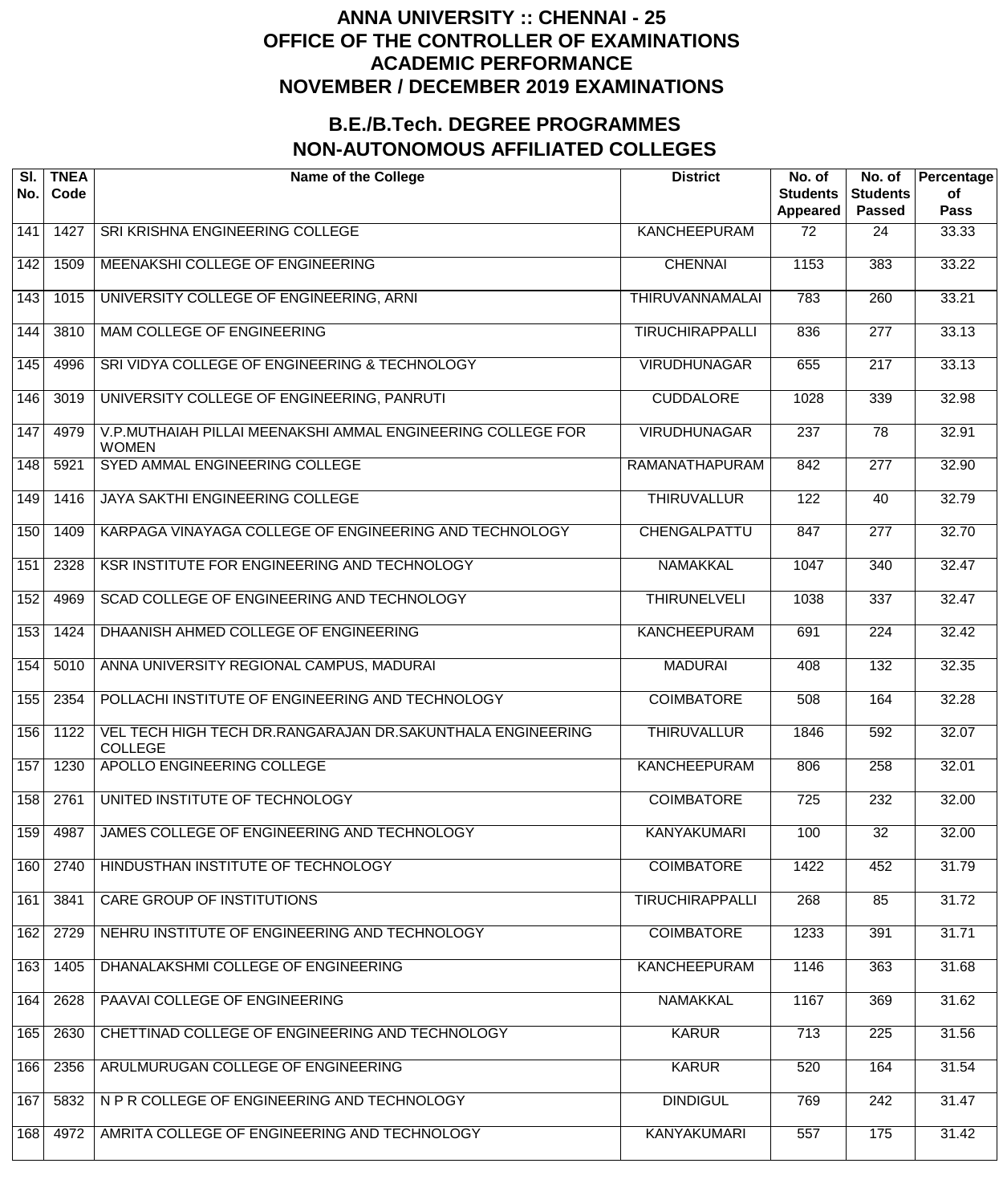| SI.<br>No.       | <b>TNEA</b><br>Code | <b>Name of the College</b>                             | <b>District</b>        | No. of<br><b>Students</b><br>Appeared | No. of<br><b>Students</b><br><b>Passed</b> | Percentage<br>of<br><b>Pass</b> |
|------------------|---------------------|--------------------------------------------------------|------------------------|---------------------------------------|--------------------------------------------|---------------------------------|
| 169              | 1115                | SRIRAM ENGINEERING COLLEGE                             | <b>THIRUVALLUR</b>     | 373                                   | 117                                        | 31.37                           |
| 170              | 3831                | <b>INDRA GANESAN COLLEGE OF ENGINEERING</b>            | <b>TIRUCHIRAPPALLI</b> | $\overline{537}$                      | 168                                        | 31.28                           |
| $\overline{171}$ | 4993                | LOYOLA INSTITUTE OF TECHNOLOGY AND SCIENCE             | KANYAKUMARI            | 1080                                  | 337                                        | 31.20                           |
| 172              | 1441                | A K T MEMORIAL COLLEGE OF ENGINEERING AND TECHNOLOGY   | KALLAKURICHI           | $\overline{775}$                      | 238                                        | 30.71                           |
| 173              | 5536                | MANGAYARKARASI COLLEGE OF ENGINEERING                  | <b>MADURAI</b>         | 671                                   | 205                                        | 30.55                           |
| 174              | 1421                | V.R.S. COLLEGE OF ENGINEERING AND TECHNOLOGY           | <b>VILLUPURAM</b>      | 794                                   | $\overline{242}$                           | 30.48                           |
| 175              | 3457                | DHANALAKSHMI SRINIVASAN COLLEGE OF ENGINEERING         | <b>PERAMBALUR</b>      | 418                                   | $\overline{127}$                           | 30.38                           |
| 176              | 2369                | GOVERNMENT COLLEGE OF ENGINEERING, DHARMAPURI          | <b>DHARMAPURI</b>      | 1055                                  | 319                                        | 30.24                           |
| 177              | 2643                | BHARATHIYAR INSTITUTE OF ENGINEERING FOR WOMEN         | <b>SALEM</b>           | 821                                   | 248                                        | 30.21                           |
| 178              | 5988                | THENI KAMMAVAR SANGAM COLLEGE OF TECHNOLOGY            | <b>THENI</b>           | 616                                   | 186                                        | 30.19                           |
| 179              | 2345                | DHIRAJLAL GANDHI COLLEGE OF TECHNOLOGY                 | <b>SALEM</b>           | 1765                                  | $\overline{527}$                           | 29.86                           |
| 180              | 1434                | <b>SURYA GROUP OF INSTITUTIONS</b>                     | <b>VILLUPURAM</b>      | 664                                   | 198                                        | 29.82                           |
| 181              | 3760                | SIR ISSAC NEWTON COLLEGE OF ENGINEERING AND TECHNOLOGY | NAGAPATTINAM           | 644                                   | 192                                        | 29.81                           |
| 182              | 3860                | ST.ANNE'S COLLEGE OF ENGINEERING AND TECHNOLOGY        | <b>CUDDALORE</b>       | 444                                   | 132                                        | 29.73                           |
| 183              | 1323                | A.C.T. COLLEGE OF ENGINEERING AND TECHNOLOGY           | CHENGALPATTU           | 102                                   | $\overline{30}$                            | 29.41                           |
| 184              | 1238                | GRT INSTITUTE OF ENGINEERING AND TECHNOLOGY            | <b>THIRUVALLUR</b>     | 951                                   | 279                                        | 29.34                           |
| 185              | 2744                | ADITHYA INSTITUTE OF TECHNOLOGY                        | <b>COIMBATORE</b>      | 668                                   | 196                                        | 29.34                           |
| 186              | 1126                | J N N INSTITUTE OF ENGINEERING                         | <b>THIRUVALLUR</b>     | 710                                   | 208                                        | 29.30                           |
| 187              | 3833                | PARISUTHAM INSTITUTE OF TECHNOLOGY AND SCIENCE         | <b>THANJAVUR</b>       | 605                                   | 177                                        | 29.26                           |
| 188              | 1452                | PERI INSTITUTE OF TECHNOLOGY                           | CHENGALPATTU           | 1175                                  | 341                                        | 29.02                           |
| 189              | 1523                | GLOBAL INSTITUTE OF ENGINEERING AND TECHNOLOGY         | <b>RANIPET</b>         | 855                                   | 248                                        | 29.01                           |
| 190              | 2755                | NEHRU INSTITUTE OF TECHNOLOGY                          | <b>COIMBATORE</b>      | 455                                   | 132                                        | 29.01                           |
| 191              | 2342                | SRI RANGANATHAR INSTITUTE OF ENGINEERING & TECHNOLOGY  | <b>COIMBATORE</b>      | 723                                   | 209                                        | 28.91                           |
| 192              | 1241                | T.J.S. ENGINEERING COLLEGE                             | <b>THIRUVALLUR</b>     | 742                                   | 212                                        | 28.57                           |
| 193              | 2314                | MUTHAYAMMAL COLLEGE OF ENGINEERING                     | <b>NAMAKKAL</b>        | 731                                   | $\overline{208}$                           | 28.45                           |
| 194              | 2705                | CSI COLLEGE OF ENGINEERING                             | THE NILGIRIS           | 752                                   | 213                                        | 28.32                           |
| 195              | 4949                | PSN INSTITUTE OF TECHNOLOGY AND SCIENCE                | <b>THIRUNELVELI</b>    | 610                                   | 172                                        | 28.20                           |
| 196              | 1202                | <b>D M I COLLEGE OF ENGINEERING</b>                    | <b>KANCHEEPURAM</b>    | 1355                                  | 382                                        | 28.19                           |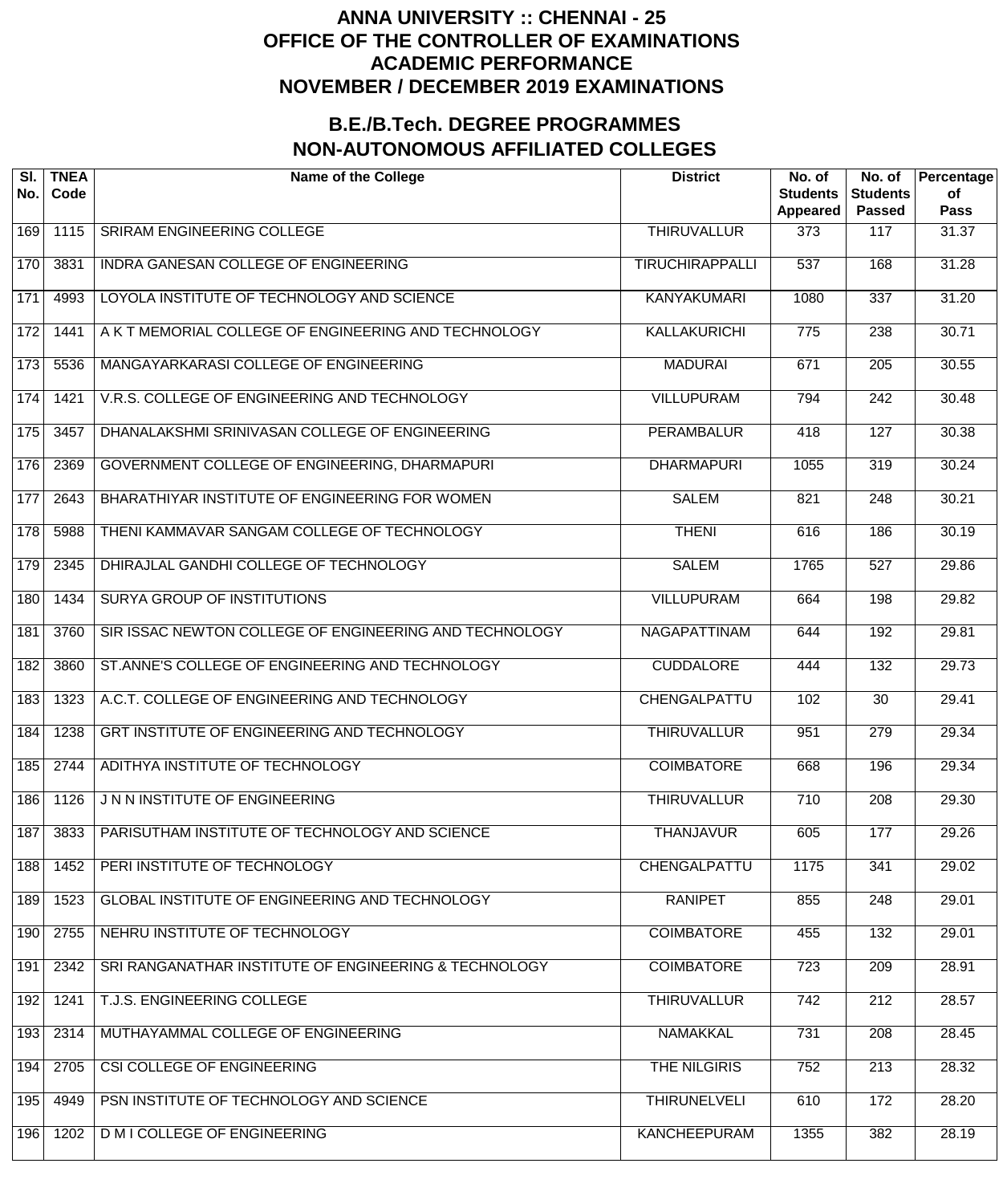| SI.<br>No.       | <b>TNEA</b><br>Code | <b>Name of the College</b>                        | <b>District</b>        | No. of<br><b>Students</b><br>Appeared | No. of<br><b>Students</b><br><b>Passed</b> | Percentage<br>of<br><b>Pass</b> |
|------------------|---------------------|---------------------------------------------------|------------------------|---------------------------------------|--------------------------------------------|---------------------------------|
| 197              | 3918                | SHANMUGANATHAN ENGINEERING COLLEGE                | <b>PUDUKKOTTAI</b>     | 560                                   | 157                                        | 28.04                           |
| 198              | 1407                | G.K.M. COLLEGE OF ENGINEERING AND TECHNOLOGY      | CHENGALPATTU           | 646                                   | 180                                        | 27.86                           |
| 199              | 1218                | SRI MUTHUKUMARAN INSTITUTE OF TECHNOLOGY          | <b>KANCHEEPURAM</b>    | 234                                   | 65                                         | 27.78                           |
| 200              | 2776                | RVS TECHNICAL CAMPUS-COIMBATORE                   | <b>COIMBATORE</b>      | 898                                   | $\overline{249}$                           | 27.73                           |
| 201              | 3926                | CHENDHURAN COLLEGE OF ENGINEERING AND TECHNOLOGY  | <b>PUDUKKOTTAI</b>     | 484                                   | 134                                        | 27.69                           |
| 202              | 3464                | GOVERNMENT COLLEGE OF ENGINEERING, THANJAVUR      | <b>THANJAVUR</b>       | 1090                                  | $\overline{300}$                           | 27.52                           |
| 203              | 2629                | SENGUNTHAR COLLEGE OF ENGINEERING                 | <b>NAMAKKAL</b>        | 387                                   | 106                                        | 27.39                           |
| $\overline{204}$ | 3804                | ARASU ENGINEERING COLLEGE                         | <b>THANJAVUR</b>       | 965                                   | 264                                        | 27.36                           |
| $\overline{205}$ | 3920                | SUDHARSAN ENGINEERING COLLEGE                     | <b>PUDUKKOTTAI</b>     | 393                                   | 107                                        | 27.23                           |
| $\overline{206}$ | 1413                | SRI VENKATESWARAA COLLEGE OF TECHNOLOGY           | <b>KANCHEEPURAM</b>    | 258                                   | $\overline{70}$                            | 27.13                           |
| 207              | 3410                | KRISHNASAMY COLLEGE OF ENGINEERING AND TECHNOLOGY | <b>CUDDALORE</b>       | 592                                   | 160                                        | 27.03                           |
| $\overline{208}$ | 3805                | DHANALAKSHMI SRINIVASAN ENGINEERING COLLEGE       | <b>PERAMBALUR</b>      | 2711                                  | 732                                        | 27.00                           |
| $\overline{209}$ | 4672                | STELLA MARY'S COLLEGE OF ENGINEERING              | <b>KANYAKUMARI</b>     | 786                                   | $\overline{212}$                           | 26.97                           |
| $\overline{210}$ | 1127                | ST.PETER'S COLLEGE OF ENGINEERING AND TECHNOLOGY  | <b>THIRUVALLUR</b>     | 858                                   | $\overline{229}$                           | 26.69                           |
| $\overline{211}$ | 2657                | PAVAI COLLEGE OF TECHNOLOGY                       | <b>NAMAKKAL</b>        | 607                                   | 159                                        | 26.19                           |
| 212              | 1131                | <b>VEL TECH</b>                                   | <b>THIRUVALLUR</b>     | 980                                   | 256                                        | 26.12                           |
| $\overline{213}$ | 4970                | SREE SOWDAMBIKA COLLEGE OF ENGINEERING            | <b>VIRUDHUNAGAR</b>    | 521                                   | 136                                        | 26.10                           |
| $\overline{214}$ | 1301                | MOHAMMED SATHAK A.J.COLLEGE OF ENGINEERING        | CHENGALPATTU           | 533                                   | 139                                        | 26.08                           |
| 215              | 4946                | DMI ENGINEERING COLLEGE                           | <b>KANYAKUMARI</b>     | 876                                   | 228                                        | 26.03                           |
| 216              | 1225                | LOYOLA INSTITUTE OF TECHNOLOGY                    | <b>KANCHEEPURAM</b>    | 1391                                  | 360                                        | 25.88                           |
| $\overline{217}$ | 3459                | DHANALAKSHMI SRINIVASAN INSTITUTE OF TECHNOLOGY   | <b>TIRUCHIRAPPALLI</b> | 1082                                  | 279                                        | 25.79                           |
| 218              | 3811                | M.I.E.T. ENGINEERING COLLEGE                      | <b>TIRUCHIRAPPALLI</b> | 1331                                  | 342                                        | 25.69                           |
| 219              | 4670                | ROHINI COLLEGE OF ENGINEERING & TECHNOLOGY        | <b>KANYAKUMARI</b>     | 2174                                  | 557                                        | 25.62                           |
| 220              | 2664                | EXCEL COLLEGE OF ENGINEERING AND TECHNOLOGY       | <b>NAMAKKAL</b>        | 952                                   | $\overline{243}$                           | 25.53                           |
| 221              | 4928                | MAR EPHRAEM COLLEGE OF ENGINEERING AND TECHNOLOGY | <b>KANYAKUMARI</b>     | 1215                                  | 310                                        | 25.51                           |
| 222              | 2673                | SREE SAKTHI ENGINEERING COLLEGE                   | <b>COIMBATORE</b>      | 701                                   | 177                                        | 25.25                           |
| 223              | 5022                | UNIVERSITY COLLEGE OF ENGINEERING, DINDIGUL       | <b>DINDIGUL</b>        | 936                                   | 236                                        | 25.21                           |
| 224              | 3905                | KINGS COLLEGE OF ENGINEERING                      | <b>PUDUKKOTTAI</b>     | 815                                   | $\overline{203}$                           | 24.91                           |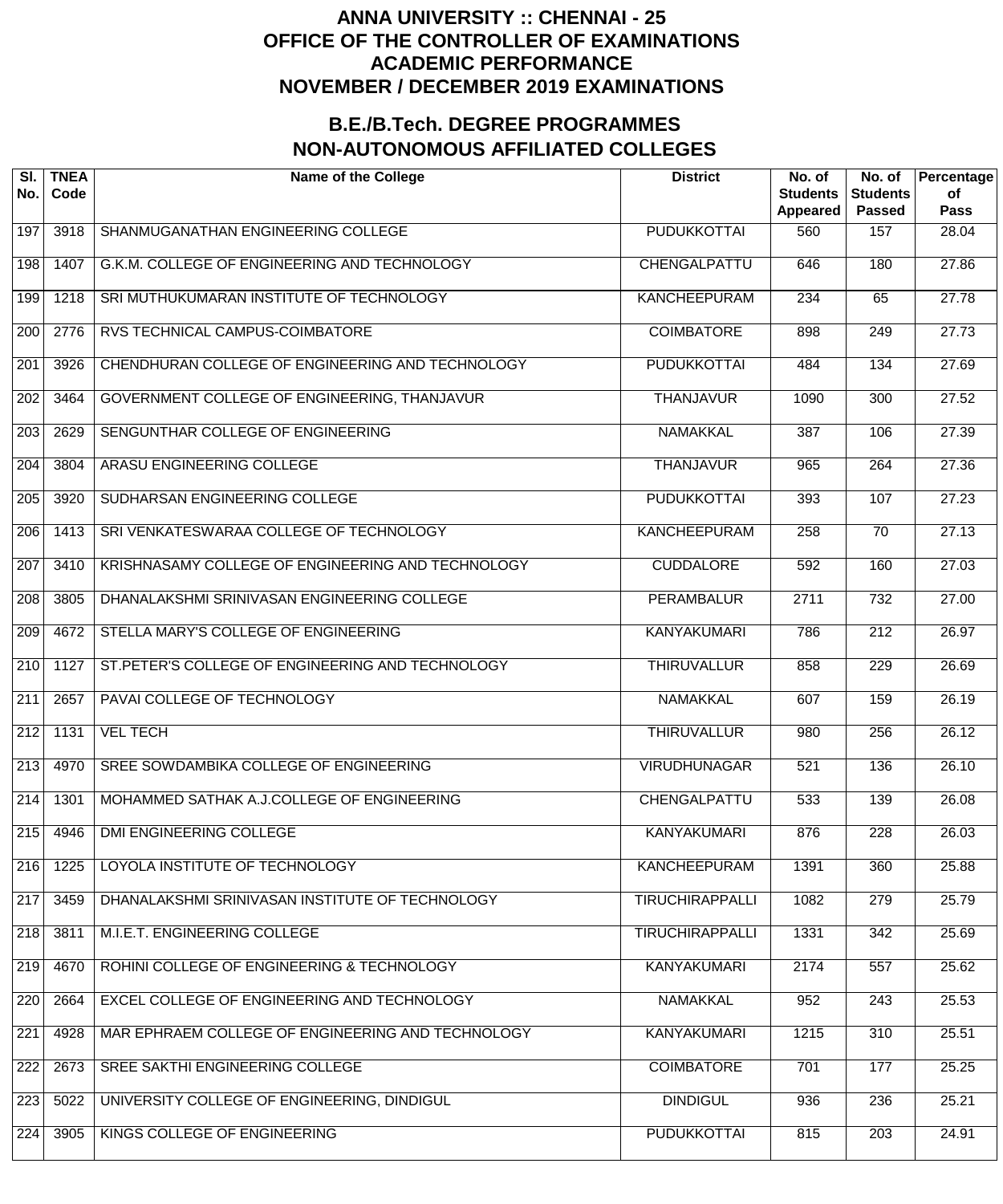| SI.<br>No.       | <b>TNEA</b><br>Code | <b>Name of the College</b>                           | <b>District</b>        | No. of<br><b>Students</b><br>Appeared | No. of<br><b>Students</b><br><b>Passed</b> | Percentage<br>of<br><b>Pass</b> |
|------------------|---------------------|------------------------------------------------------|------------------------|---------------------------------------|--------------------------------------------|---------------------------------|
| $\overline{225}$ | 5009                | <b>GOVERNMENT COLLEGE OF ENGINEERING</b>             | <b>THENI</b>           | 1072                                  | 264                                        | 24.63                           |
| $\overline{226}$ | 1212                | RAJIV GANDHI COLLEGE OF ENGINEERING                  | <b>KANCHEEPURAM</b>    | 838                                   | 204                                        | 24.34                           |
| $\overline{227}$ | 2753                | PPG INSTITUTE OF TECHNOLOGY                          | <b>COIMBATORE</b>      | 408                                   | $\overline{99}$                            | 24.26                           |
| 228              | 2717                | SASURIE COLLEGE OF ENGINEERING                       | <b>TIRUPPUR</b>        | 438                                   | 106                                        | 24.20                           |
| 229              | 2347                | A V S COLLEGE OF TECHNOLOGY                          | <b>SALEM</b>           | 1118                                  | 270                                        | 24.15                           |
| 230              | 4669                | THAMIRABHARANI ENGINEERING COLLEGE                   | <b>THIRUNELVELI</b>    | $\overline{514}$                      | 124                                        | 24.12                           |
| $\overline{231}$ | 5930                | SBM COLLEGE OF ENGINEERING AND TECHNOLOGY            | <b>DINDIGUL</b>        | 1477                                  | 356                                        | 24.10                           |
| 232              | 1123                | GOJAN SCHOOL OF BUSINESS AND TECHNOLOGY              | <b>THIRUVALLUR</b>     | 776                                   | 187                                        | 24.10                           |
| 233              | 4975                | DR.G.U.POPE COLLEGE OF ENGINEERING                   | <b>TUTICORIN</b>       | 405                                   | 97                                         | 23.95                           |
| 234              | 2721                | <b>TAMILNADU COLLEGE OF ENGINEERING</b>              | <b>COIMBATORE</b>      | 640                                   | 152                                        | 23.75                           |
| 235              | 5914                | SOLAMALAI COLLEGE OF ENGINEERING                     | <b>MADURAI</b>         | 330                                   | $\overline{78}$                            | 23.64                           |
| 236              | 1503                | ARULMIGU MEENAKSHI AMMAN COLLEGE OF ENGINEERING      | <b>THIRUVANNAMALAI</b> | 115                                   | $\overline{27}$                            | 23.48                           |
| $\overline{237}$ | 2682                | AMBAL PROFESSIONAL GROUP OF INSTITUTIONS             | <b>TIRUPPUR</b>        | 409                                   | $\overline{96}$                            | 23.47                           |
| 238              | 1519                | BHARATHIDASAN ENGINEERING COLLEGE                    | <b>TIRUPATTUR</b>      | 550                                   | 129                                        | 23.45                           |
| 239              | 3016                | UNIVERSITY COLLEGE OF ENGINEERING, ARIYALUR          | <b>ARIYALUR</b>        | 617                                   | 143                                        | 23.18                           |
| 240              | 1102                | <b>BHAJARANG ENGINEERING COLLEGE</b>                 | <b>THIRUVALLUR</b>     | $\overline{13}$                       | $\overline{3}$                             | 23.08                           |
| 241              | 4994                | J P COLLEGE OF ENGINEERING                           | <b>TENKASI</b>         | 876                                   | $\overline{200}$                           | 22.83                           |
| 242              | 2614                | S.S.M. COLLEGE OF ENGINEERING                        | <b>NAMAKKAL</b>        | 913                                   | 208                                        | 22.78                           |
| 243              | 3850                | VETRI VINAYAHA COLLEGE OF ENGINEERING AND TECHNOLOGY | <b>NAMAKKAL</b>        | 385                                   | 87                                         | 22.60                           |
| 244              | 1420                | <b>TAGORE ENGINEERING COLLEGE</b>                    | CHENGALPATTU           | 768                                   | 172                                        | 22.40                           |
| 245              | 4941                | UNNAMALAI INSTITUTE OF TECHNOLOGY                    | <b>TUTICORIN</b>       | 488                                   | 109                                        | 22.34                           |
| 246              | 1430                | <b>MAHA BARATHI ENGINEERING COLLEGE</b>              | KALLAKURICHI           | 1017                                  | $\overline{227}$                           | 22.32                           |
| 247              | 2627                | SELVAM COLLEGE OF TECHNOLOGY                         | <b>NAMAKKAL</b>        | 1431                                  | 319                                        | 22.29                           |
| 248              | 2329                | RATHINAM TECHNICAL CAMPUS                            | <b>COIMBATORE</b>      | 709                                   | 158                                        | 22.28                           |
| 249              | 5862                | R.V.S. EDUCATIONAL TRUST'S GROUP OF INSTITUTION      | <b>DINDIGUL</b>        | 658                                   | 146                                        | 22.19                           |
| 250              | 4961                | NATIONAL COLLEGE OF ENGINEERING                      | <b>THIRUNELVELI</b>    | 429                                   | $\overline{95}$                            | 22.14                           |
| 251              | 2772                | C M S COLLEGE OF ENGINEERING AND TECHNOLOGY          | <b>COIMBATORE</b>      | 421                                   | $\overline{93}$                            | 22.09                           |
| 252              | 1510                | PRIYADARSHINI ENGINEERING COLLEGE                    | <b>TIRUPATTUR</b>      | 537                                   | $\overline{118}$                           | 21.97                           |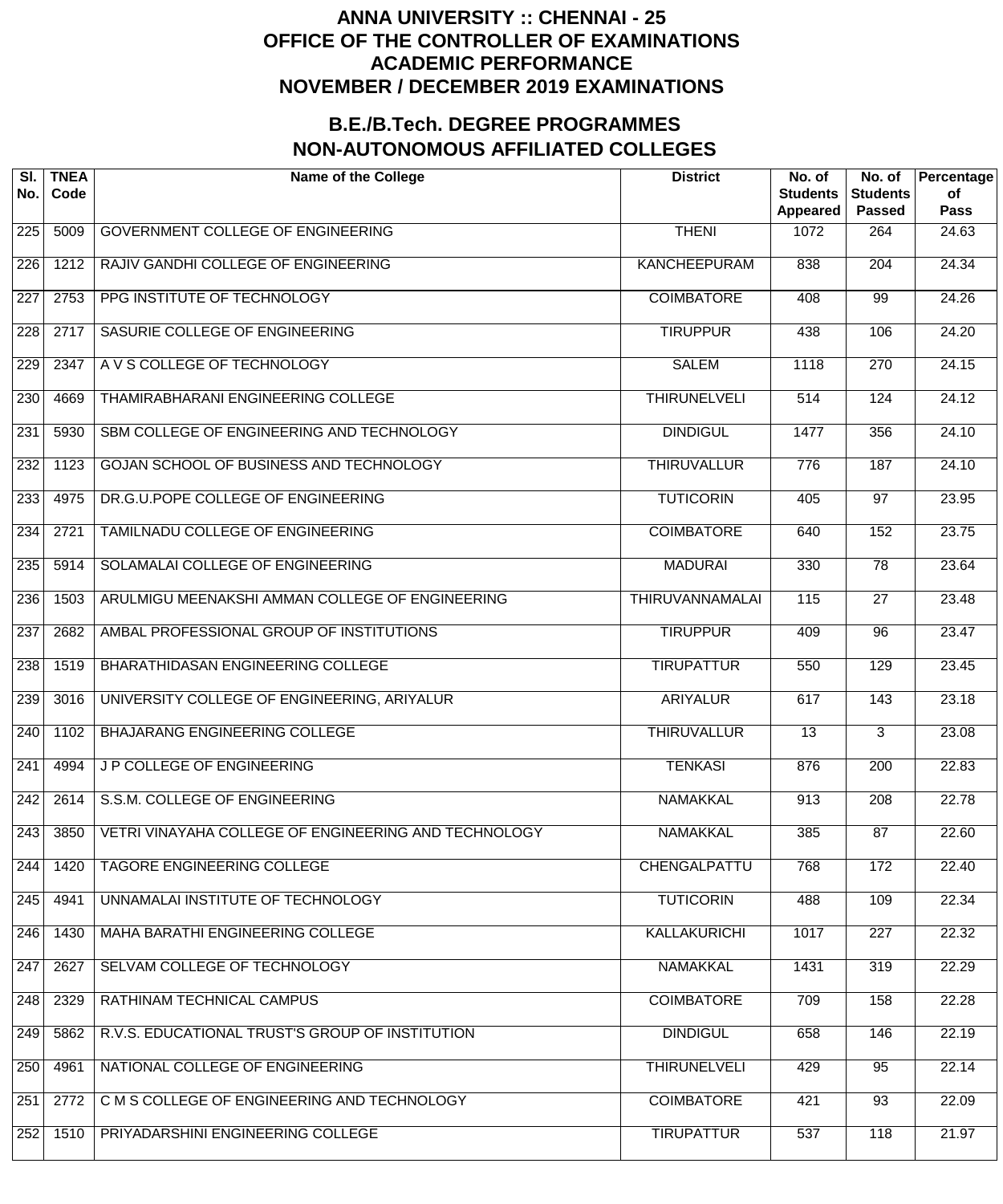| SI.<br>No.       | <b>TNEA</b><br>Code | <b>Name of the College</b>                                                        | <b>District</b>        | No. of<br><b>Students</b><br>Appeared | No. of<br><b>Students</b><br><b>Passed</b> | Percentage<br>of<br><b>Pass</b> |
|------------------|---------------------|-----------------------------------------------------------------------------------|------------------------|---------------------------------------|--------------------------------------------|---------------------------------|
| 253              | 2650                | CHRIST THE KING ENGINEERING COLLEGE                                               | <b>COIMBATORE</b>      | 623                                   | 135                                        | 21.67                           |
| 254              | 1221                | JAYA COLLEGE OF ENGINEERING AND TECHNOLOGY                                        | <b>THIRUVALLUR</b>     | 134                                   | 29                                         | 21.64                           |
| $\overline{255}$ | 1319                | THANGAVELU ENGINEERING COLLEGE                                                    | CHENGALPATTU           | 322                                   | 69                                         | 21.43                           |
| 256              | 3808                | JAYARAM COLLEGE OF ENGINEERING AND TECHNOLOGY                                     | <b>TIRUCHIRAPPALLI</b> | 426                                   | 91                                         | 21.36                           |
| 257              | 2713                | M.P. NACHIMUTHU M. JAGANATHAN ENGINEERING COLLEGE                                 | <b>ERODE</b>           | 1080                                  | $\overline{230}$                           | 21.30                           |
| 258              | 4968                | SARDAR RAJA COLLEGE OF ENGINEERING                                                | <b>TENKASI</b>         | 598                                   | $\overline{127}$                           | 21.24                           |
| 259              | 4992                | BETHLAHEM INSTITUTE OF ENGINEERING                                                | <b>KANYAKUMARI</b>     | 963                                   | $\overline{203}$                           | 21.08                           |
| 260              | 4966                | PET ENGINEERING COLLEGE                                                           | <b>THIRUNELVELI</b>    | $\overline{731}$                      | 154                                        | 21.07                           |
| 261              | 3829                | M.A.M. COLLEGE OF ENGINEERING AND TECHNOLOGY                                      | <b>TIRUCHIRAPPALLI</b> | 1175                                  | $\overline{247}$                           | 21.02                           |
| 262              | 3817                | ROEVER ENGINEERING COLLEGE                                                        | <b>PERAMBALUR</b>      | 824                                   | $\overline{173}$                           | 21.00                           |
| 263              | 5913                | RATNAVEL SUBRAMANIAM COLLEGE OF ENGINEERING AND TECHNOLOGY                        | <b>DINDIGUL</b>        | 602                                   | 126                                        | 20.93                           |
| $\overline{264}$ | 3823                | SRINIVASAN ENGINEERING COLLEGE                                                    | <b>PERAMBALUR</b>      | $\overline{313}$                      | 65                                         | 20.77                           |
| 265              | 3815                | PAVENDAR BHARATHIDASAN COLLEGE OF ENGINEERING AND<br><b>TECHNOLOGY</b>            | <b>TIRUCHIRAPPALLI</b> | 384                                   | 79                                         | 20.57                           |
| 266              | 5990                | LATHA MATHAVAN ENGINEERING COLLEGE                                                | <b>MADURAI</b>         | 336                                   | 69                                         | 20.54                           |
| 267              | 1525                | PODHIGAI COLLEGE OF ENGINEERING AND TECHNOLOGY                                    | <b>TIRUPATTUR</b>      | 297                                   | 61                                         | 20.54                           |
| 268              | 3806                | E.G.S.PILLAY ENGINEERING COLLEGE                                                  | NAGAPATTINAM           | 580                                   | 119                                        | 20.52                           |
| 269              | 5919                | ST. MICHAEL COLLEGE OF ENGINEERING & TECHNOLOGY                                   | <b>SIVAGANGAI</b>      | 366                                   | $\overline{75}$                            | 20.49                           |
| 270              | 1518                | THIRUVALLUVAR COLLEGE OF ENGINEERING AND TECHNOLOGY                               | <b>THIRUVANNAMALAI</b> | 920                                   | 188                                        | 20.43                           |
| 271              | 5533                | KARAIKUDI INSTITUTE OF TECHNOLOGY AND KARAIKUDI INSTITUTE OF<br><b>MANAGEMENT</b> | <b>SIVAGANGAI</b>      | 290                                   | $\overline{59}$                            | 20.34                           |
| 272              | 4977                | NARAYANAGURU COLLEGE OF ENGINEERING                                               | <b>KANYAKUMARI</b>     | 310                                   | 63                                         | 20.32                           |
| 273              | 5902                | BHARATH NIKETAN ENGINEERING COLLEGE                                               | <b>THENI</b>           | 543                                   | 110                                        | 20.26                           |
| 274              | 3812                | MOOKAMBIGAI COLLEGE OF ENGINEERING                                                | <b>PUDUKKOTTAI</b>     | 1240                                  | 251                                        | 20.24                           |
| 275              | 2769                | J C T COLLEGE OF ENGINEERING AND TECHNOLOGY                                       | <b>COIMBATORE</b>      | 1633                                  | 328                                        | 20.09                           |
| 276              | 2732                | INFO INSTITUTE OF ENGINEERING                                                     | <b>COIMBATORE</b>      | 485                                   | 95                                         | 19.59                           |
| 277              | 3908                | MOUNT ZION COLLEGE OF ENGINEERING AND TECHNOLOGY                                  | <b>PUDUKKOTTAI</b>     | 1380                                  | 267                                        | 19.35                           |
| 278              | 3820                | TRICHY ENGINEERING COLLEGE                                                        | <b>TIRUCHIRAPPALLI</b> | 677                                   | 130                                        | 19.20                           |
| 279              | 2360                | SUGUNA COLLEGE OF ENGINEERING                                                     | <b>COIMBATORE</b>      | 293                                   | 56                                         | 19.11                           |
| 280              | 2683                | SHREENIVASA ENGINEERING COLLEGE                                                   | <b>DHARMAPURI</b>      | 482                                   | 92                                         | 19.09                           |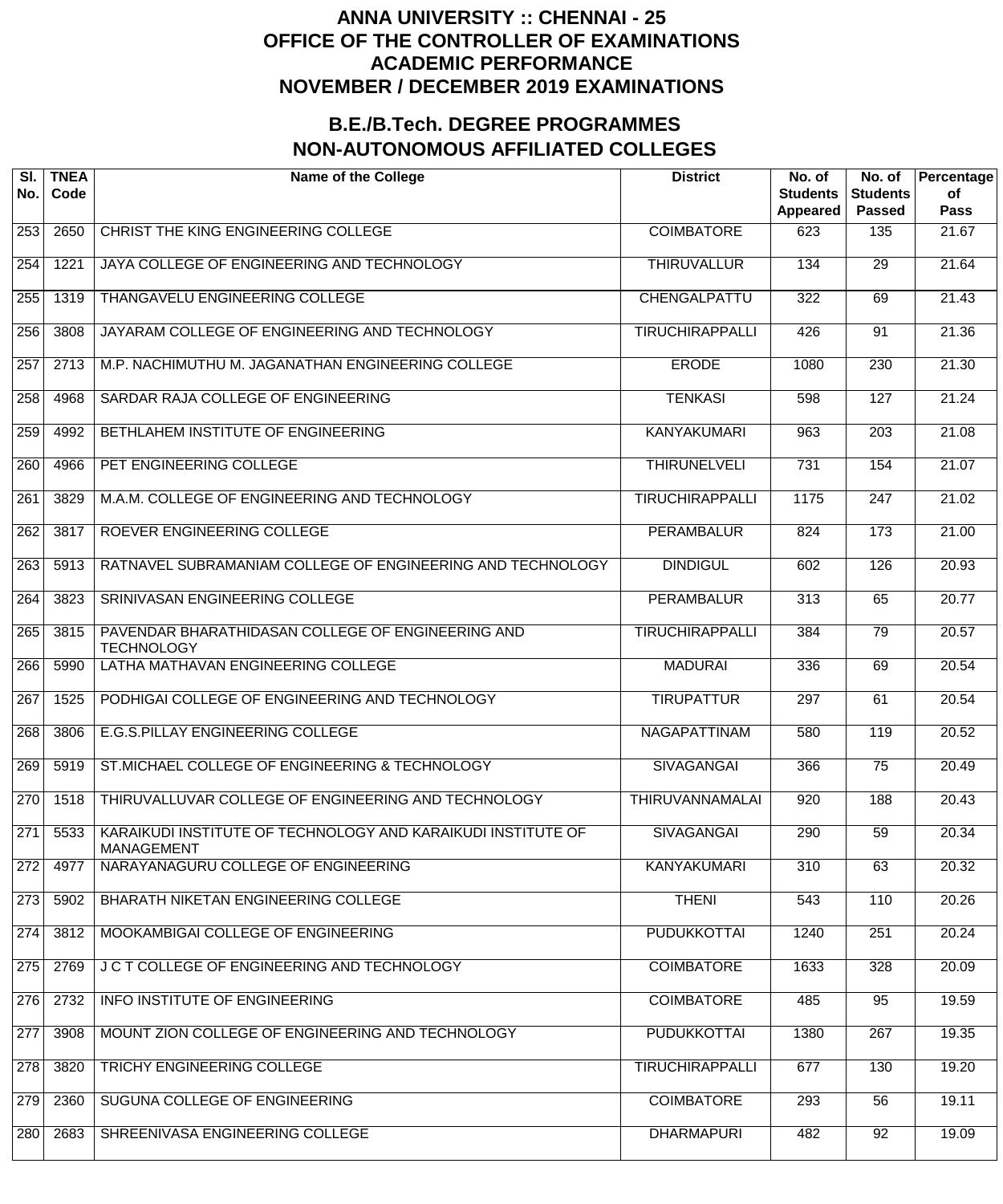| SI.<br>No.       | <b>TNEA</b><br>Code | <b>Name of the College</b>                                                     | <b>District</b>        | No. of<br><b>Students</b><br>Appeared | No. of<br><b>Students</b><br><b>Passed</b> | Percentage<br>of<br><b>Pass</b> |
|------------------|---------------------|--------------------------------------------------------------------------------|------------------------|---------------------------------------|--------------------------------------------|---------------------------------|
| 281              | 2612                | P G P COLLEGE OF ENGINEERING AND TECHNOLOGY                                    | <b>NAMAKKAL</b>        | 306                                   | 58                                         | 18.95                           |
| 282              | 3018                | UNIVERSITY COLLEGE OF ENGINEERING, THIRUKKUVALAI                               | <b>NAGAPATTINAM</b>    | 566                                   | 107                                        | 18.90                           |
| 283              | 4675                | UNIVERSAL COLLEGE OF ENGINEERING AND TECHNOLOGY                                | <b>THIRUNELVELI</b>    | 580                                   | 109                                        | 18.79                           |
| 284              | 1229                | INDIRA INSTITUTE OF ENGINEERING AND TECHNOLOGY                                 | <b>THIRUVALLUR</b>     | 421                                   | 79                                         | 18.76                           |
| 285              | 2745                | KATHIR COLLEGE OF ENGINEERING                                                  | <b>COIMBATORE</b>      | 592                                   | 111                                        | 18.75                           |
| 286              | 1431                | NEW PRINCE SHRI BHAVANI COLLEGE OF ENGINEERING AND TECHNOLOGY                  | CHENGALPATTU           | 651                                   | 121                                        | 18.59                           |
| 287              | 3925                | M.A.R. COLLEGE OF ENGINEERING AND TECHNOLOGY                                   | <b>PUDUKKOTTAI</b>     | 624                                   | 116                                        | 18.59                           |
| 288              | 1226                | P.T. LEE CHENGALVARAYA NAICKER COLLEGE OF ENGINEERING AND<br><b>TECHNOLOGY</b> | <b>KANCHEEPURAM</b>    | $\overline{370}$                      | 67                                         | 18.11                           |
| 289              | 4938                | SIVAJI COLLEGE OF ENGINEERING AND TECHNOLOGY                                   | <b>KANYAKUMARI</b>     | 249                                   | $\overline{45}$                            | 18.07                           |
| 290              | 1101                | AALIM MUHAMMED SALEGH COLLEGE OF ENGINEERING                                   | <b>THIRUVALLUR</b>     | 1180                                  | $\overline{211}$                           | 17.88                           |
| $\overline{291}$ | 3814                | P.R.ENGINEERING COLLEGE                                                        | <b>THANJAVUR</b>       | 207                                   | $\overline{37}$                            | 17.87                           |
| 292              | 5911                | P.T.R.COLLEGE OF ENGINEERING AND TECHNOLOGY                                    | <b>MADURAI</b>         | 185                                   | $\overline{33}$                            | 17.84                           |
| 293              | 2640                | JAYALAKSHMI INSTITUTE OF TECHNOLOGY                                            | <b>DHARMAPURI</b>      | 1262                                  | 225                                        | 17.83                           |
| 294              | 1333                | VI INSTITUTE OF TECHNOLOGY                                                     | CHENGALPATTU           | 240                                   | $\overline{42}$                            | 17.50                           |
| 295              | 3813                | OXFORD ENGINEERING COLLEGE                                                     | <b>TIRUCHIRAPPALLI</b> | 596                                   | 104                                        | 17.45                           |
| 296              | 4677                | LOURDES MOUNT COLLEGE OF ENGINEERING AND TECHNOLOGY                            | <b>KANYAKUMARI</b>     | 235                                   | 41                                         | 17.45                           |
| 297              | 3846                | MOTHER TERASA COLLEGE OF ENGINEERING AND TECHNOLOGY                            | <b>PUDUKKOTTAI</b>     | 648                                   | $\overline{113}$                           | 17.44                           |
| 298              | 4953                | CAPE INSTITUTE OF TECHNOLOGY                                                   | <b>THIRUNELVELI</b>    | 1125                                  | 196                                        | 17.42                           |
| 299              | 1209                | PALLAVAN COLLEGE OF ENGINEERING                                                | <b>KANCHEEPURAM</b>    | 184                                   | $\overline{32}$                            | 17.39                           |
| 300              | 2716                | PARK COLLEGE OF ENGINEERING AND TECHNOLOGY                                     | <b>COIMBATORE</b>      | 1425                                  | 246                                        | 17.26                           |
| 301              | 3822                | DR.NAVALAR NEDUNCHEZHIYAN COLLEGE OF ENGINEERING                               | <b>CUDDALORE</b>       | 305                                   | $\overline{52}$                            | 17.05                           |
| 302              | 2624                | <b>GNANAMANI COLLEGE OF TECHNOLOGY</b>                                         | <b>NAMAKKAL</b>        | 2307                                  | 393                                        | 17.04                           |
| 303              | 2646                | TAGORE INSTITUTE OF ENGINEERING AND TECHNOLOGY                                 | <b>SALEM</b>           | 663                                   | $\overline{113}$                           | 17.04                           |
| 304              | 4976                | INFANT JESUS COLLEGE OF ENGINEERING                                            | <b>TUTICORIN</b>       | 405                                   | 69                                         | 17.04                           |
| 305              | 3807                | J.J.COLLEGE OF ENGINEERING AND TECHNOLOGY                                      | <b>TIRUCHIRAPPALLI</b> | 599                                   | 102                                        | 17.03                           |
| 306              | 4931                | <b>GRACE COLLEGE OF ENGINEERING</b>                                            | <b>TUTICORIN</b>       | 253                                   | 43                                         | 17.00                           |
| 307              | 2625                | THE KAVERY ENGINEERING COLLEGE                                                 | <b>SALEM</b>           | 1159                                  | 196                                        | 16.91                           |
| 308              | 1447                | JAWAHAR ENGINEERING COLLEGE                                                    | <b>CHENNAI</b>         | 71                                    | $\overline{12}$                            | 16.90                           |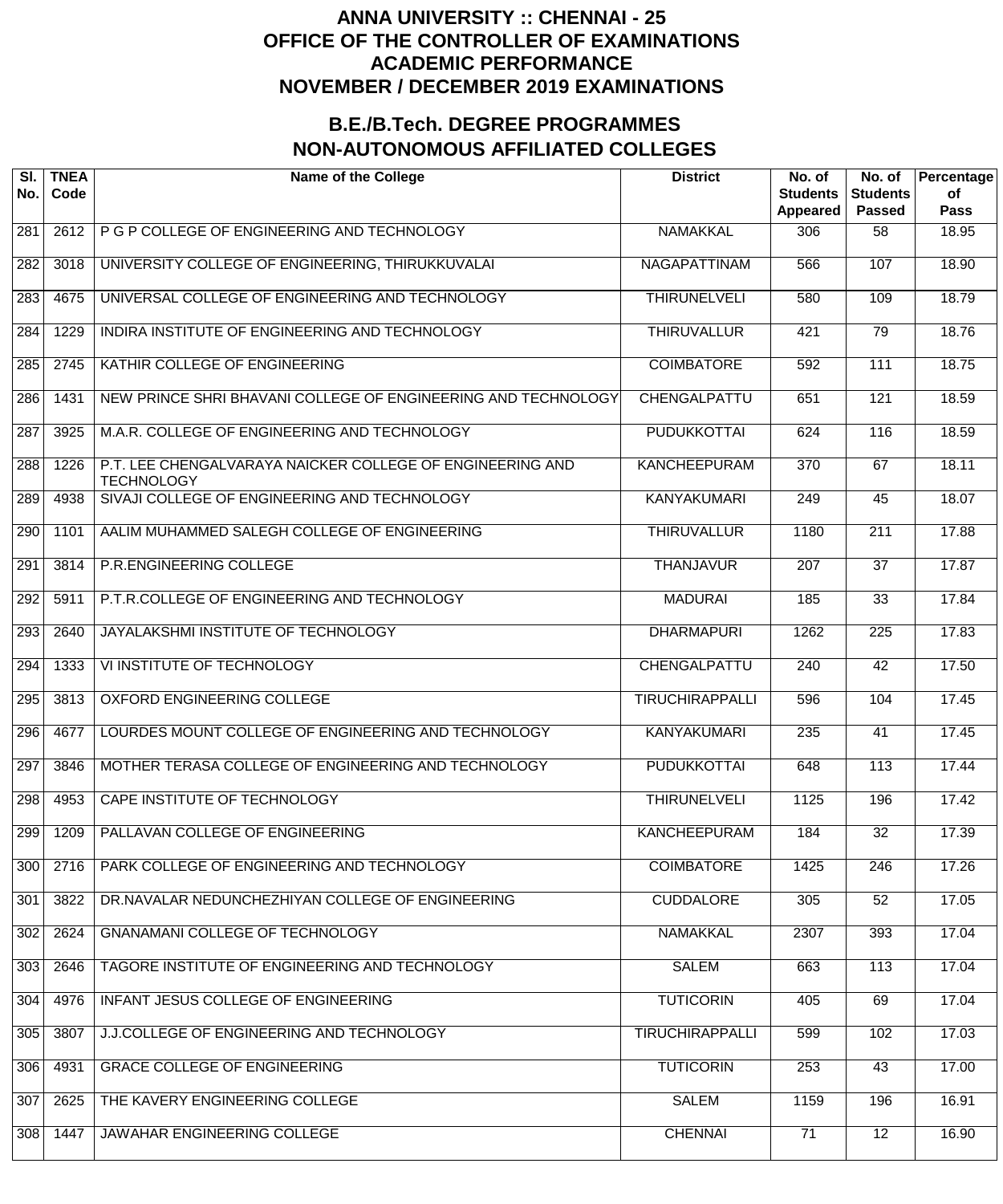| SI.<br>No.       | <b>TNEA</b><br>Code | <b>Name of the College</b>                                              | <b>District</b>        | No. of<br><b>Students</b><br>Appeared | No. of<br><b>Students</b><br><b>Passed</b> | Percentage<br>of<br><b>Pass</b> |
|------------------|---------------------|-------------------------------------------------------------------------|------------------------|---------------------------------------|--------------------------------------------|---------------------------------|
| 309              | 5017                | UNIVERSITY COLLEGE OF ENGINEERING, RAMANATHAPURAM                       | <b>RAMANATHAPURAM</b>  | 620                                   | 104                                        | 16.77                           |
| 310              | 5703                | CHRISTIAN COLLEGE OF ENGINEERING AND TECHNOLOGY                         | <b>DINDIGUL</b>        | $\overline{702}$                      | 117                                        | 16.67                           |
| $\overline{311}$ | 5851                | <b>VEERAMMAL ENGINEERING COLLEGE</b>                                    | <b>DINDIGUL</b>        | 180                                   | $\overline{30}$                            | 16.67                           |
| $\overline{312}$ | 3782                | OASYS INSTITUTE OF TECHNOLOGY                                           | <b>TIRUCHIRAPPALLI</b> | $\overline{277}$                      | $\overline{46}$                            | 16.61                           |
| 313              | 1417                | SHRI ANDAL ALAGAR COLLEGE OF ENGINEERING                                | CHENGALPATTU           | 388                                   | 64                                         | 16.49                           |
| $\overline{314}$ | 1517                | THIRUMALAI ENGINEERING COLLEGE                                          | <b>KANCHEEPURAM</b>    | 382                                   | 63                                         | 16.49                           |
| $\overline{315}$ | 5922                | <b>VICKRAM COLLEGE OF ENGINEERING</b>                                   | <b>SIVAGANGAI</b>      | 188                                   | $\overline{31}$                            | 16.49                           |
| 316              | 2749                | EASA COLLEGE OF ENGINEERING AND TECHNOLOGY                              | <b>COIMBATORE</b>      | 681                                   | 112                                        | 16.45                           |
| $\overline{317}$ | 1428                | <b>E.S. ENGINEERING COLLEGE</b>                                         | <b>VILLUPURAM</b>      | 131                                   | $\overline{21}$                            | 16.03                           |
| 318              | 2743                | DHANALAKSHMI SRINIVASAN COLLEGE OF ENGINEERING                          | <b>COIMBATORE</b>      | 1692                                  | 269                                        | 15.90                           |
| 319              | 3786                | M.A.M. SCHOOL OF ENGINEERING                                            | <b>TIRUCHIRAPPALLI</b> | 636                                   | 101                                        | 15.88                           |
| $\overline{320}$ | 1439                | S.R.I COLLEGE OF ENGINEERING AND TECHNOLOGY                             | <b>THIRUVANNAMALAI</b> | $\frac{1}{171}$                       | $\overline{27}$                            | 15.79                           |
| 321              | 2623                | MAHENDRA COLLEGE OF ENGINEERING                                         | <b>SALEM</b>           | 1349                                  | $\overline{207}$                           | 15.34                           |
| $\overline{322}$ | 2768                | PARK COLLEGE OF TECHNOLOGY                                              | <b>COIMBATORE</b>      | $\overline{261}$                      | $\overline{39}$                            | 14.94                           |
| 323              | 3809                | KURINJI COLLEGE OF ENGINEERING AND TECHNOLOGY                           | <b>TIRUCHIRAPPALLI</b> | 188                                   | $\overline{28}$                            | 14.89                           |
| 324              | 1418                | SRI LAKSHMI AMMAL ENGINEERING COLLEGE                                   | CHENGALPATTU           | 370                                   | 54                                         | 14.59                           |
| 325              | 2666                | THE KAVERY COLLEGE OF ENGINEERING                                       | <b>SALEM</b>           | 413                                   | 60                                         | 14.53                           |
| 326              | 1322                | DHANALAKSHMI SRINIVASAN COLLEGE OF ENGINEERING AND<br><b>TECHNOLOGY</b> | CHENGALPATTU           | 1379                                  | $\overline{200}$                           | 14.50                           |
| 327              | 2659                | SALEM COLLEGE OF ENGINEERING AND TECHNOLOGY                             | <b>SALEM</b>           | 733                                   | 106                                        | 14.46                           |
| 328              | 3845                | <b>IMAYAM COLLEGE OF ENGINEERING</b>                                    | <b>TIRUCHIRAPPALLI</b> | 531                                   | 76                                         | 14.31                           |
| 329              | 4952                | <b>C.S.I. INSTITUTE OF TECHNOLOGY</b>                                   | <b>KANYAKUMARI</b>     | 490                                   | $\overline{70}$                            | 14.29                           |
| 330              | 5935                | FATIMA MICHAEL COLLEGE OF ENGINEERING AND TECHNOLOGY                    | <b>MADURAI</b>         | 526                                   | $\overline{75}$                            | 14.26                           |
| 331              | 3844                | SHIVANI ENGINEERING COLLEGE                                             | <b>TIRUCHIRAPPALLI</b> | 246                                   | $\overline{35}$                            | 14.23                           |
| 332              | 4989                | PSN ENGINEERING COLLEGE                                                 | <b>THIRUNELVELI</b>    | 685                                   | $\overline{97}$                            | 14.16                           |
| 333              | 4943                | SATYAM COLLEGE OF ENGINEERING AND TECHNOLOGY                            | <b>KANYAKUMARI</b>     | 488                                   | 69                                         | 14.14                           |
| 334              | 1423                | ASAN MEMORIAL COLLEGE OF ENGINEERING AND TECHNOLOGY                     | CHENGALPATTU           | 72                                    | $\overline{10}$                            | 13.89                           |
| 335              | 1445                | SRI RANGAPOOPATHI COLLEGE OF ENGINEERING                                | <b>VILLUPURAM</b>      | 247                                   | $\overline{34}$                            | 13.77                           |
| 336              | 5912                | PANDIAN SARASWATHI YADAV ENGINEERING COLLEGE                            | <b>SIVAGANGAI</b>      | 617                                   | 84                                         | 13.61                           |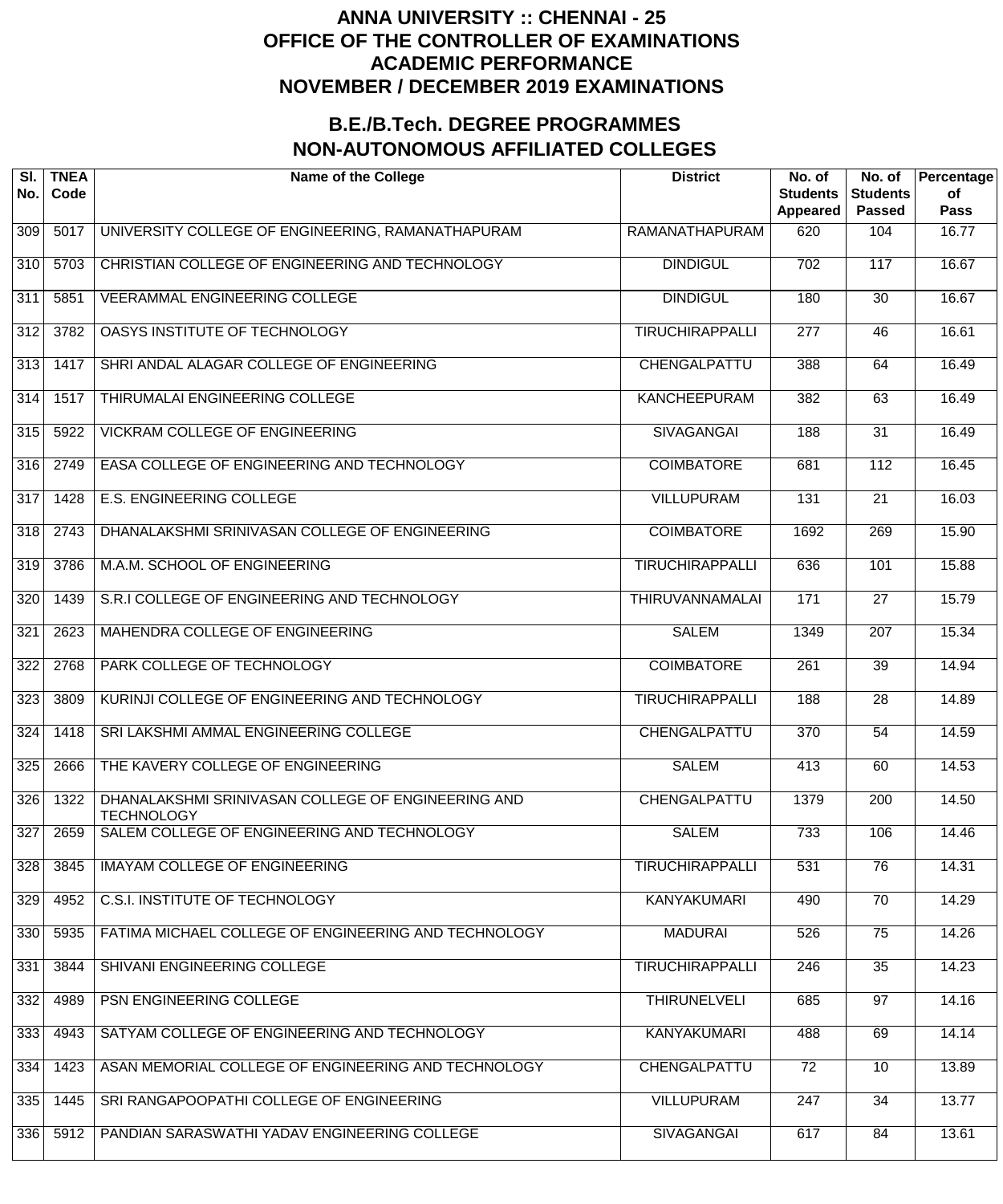| SI.<br>No.       | <b>TNEA</b><br>Code | <b>Name of the College</b>                                 | <b>District</b>        | No. of<br><b>Students</b><br>Appeared | No. of<br><b>Students</b><br><b>Passed</b> | Percentage<br>of<br><b>Pass</b> |
|------------------|---------------------|------------------------------------------------------------|------------------------|---------------------------------------|--------------------------------------------|---------------------------------|
| 337              | 2737                | SRI SAI RANGANATHAN ENGINEERING COLLEGE                    | <b>COIMBATORE</b>      | 236                                   | 32                                         | 13.56                           |
| 338              | 4956                | JAYAMATHA ENGINEERING COLLEGE                              | <b>KANYAKUMARI</b>     | 89                                    | $\overline{12}$                            | 13.48                           |
| 339              | 5915                | SACS M.A.V.M.M ENGINEERING COLLEGE                         | <b>MADURAI</b>         | 864                                   | 115                                        | 13.31                           |
| $\overline{340}$ | 1513                | SRI BALAJI CHOCKALINGAM ENGINEERING COLLEGE                | <b>THIRUVANNAMALAI</b> | 580                                   | $\overline{77}$                            | 13.28                           |
| 341              | 4984                | MARTHANDAM COLLEGE OF ENGINEERING AND TECHNOLOGY           | <b>KANYAKUMARI</b>     | 670                                   | $\overline{88}$                            | 13.13                           |
| 342              | 4999                | ANNAI VAILANKANNI COLLEGE OF ENGINEERING                   | <b>KANYAKUMARI</b>     | 440                                   | $\overline{56}$                            | 12.73                           |
| 343              | 2634                | <b>EXCEL ENGINEERING COLLEGE</b>                           | <b>NAMAKKAL</b>        | 2318                                  | 293                                        | 12.64                           |
| $\overline{344}$ | 5720                | SRI SUBRAMANYA COLLEGE OF ENGINEERING AND TECHNOLOGY       | <b>DINDIGUL</b>        | $\overline{342}$                      | $\overline{43}$                            | 12.57                           |
| 345              | 2652                | AL-AMEEN ENGINEERING COLLEGE                               | <b>ERODE</b>           | 640                                   | $\overline{80}$                            | 12.50                           |
| 346              | 3021                | UNIVERSITY COLLEGE OF ENGINEERING, PATTUKKOTTAI            | <b>THANJAVUR</b>       | 827                                   | 103                                        | 12.45                           |
| $\overline{347}$ | 4973                | <b>RAJAS ENGINEERING COLLEGE</b>                           | <b>THIRUNELVELI</b>    | 298                                   | $\overline{37}$                            | 12.42                           |
| 348              | 2660                | <b>GNANAMANI COLLEGE OF ENGINEERING</b>                    | <b>NAMAKKAL</b>        | 767                                   | $\overline{95}$                            | 12.39                           |
| 349              | 1243                | MADHA INSTITUTE OF ENGINEERING AND TECHNOLOGY              | <b>KANCHEEPURAM</b>    | 238                                   | $\overline{29}$                            | 12.18                           |
| 350              | 4983                | LORD JEGANNATH COLLEGE OF ENGINEERING AND TECHNOLOGY       | <b>KANYAKUMARI</b>     | $\overline{221}$                      | $\overline{26}$                            | 11.76                           |
| 351              | 4967                | S.VEERASAMY CHETTIAR COLLEGE OF ENGINEERING AND TECHNOLOGY | <b>TENKASI</b>         | 431                                   | $\overline{50}$                            | 11.60                           |
| 352              | 3859                | SEMBODAI RUKMANI VARATHARAJAN ENGINEERING COLLEGE          | <b>NAGAPATTINAM</b>    | 234                                   | $\overline{27}$                            | 11.54                           |
| 353              | 2747                | SHREE VENKATESHWARA HI-TECH ENGINEERING COLLEGE            | <b>ERODE</b>           | 822                                   | 94                                         | 11.44                           |
| 354              | 3456                | K.S.K. COLLEGE OF ENGINEERING AND TECHNOLOGY               | <b>THANJAVUR</b>       | 552                                   | 63                                         | 11.41                           |
| 355              | 2638                | MAHENDRA ENGINEERING COLLEGE FOR WOMEN                     | <b>NAMAKKAL</b>        | 995                                   | 112                                        | 11.26                           |
| 356              | 5502                | SRI RAAJA RAAJAN COLLEGE OF ENGINEERING AND TECHNOLOGY     | <b>SIVAGANGAI</b>      | 648                                   | $\overline{70}$                            | 10.80                           |
| 357              | 2641                | VARUVAN VADIVELAN INSTITUTE OF TECHNOLOGY                  | <b>DHARMAPURI</b>      | 862                                   | $\overline{93}$                            | 10.79                           |
| 358              | 3825                | ST.JOSEPH'S COLLEGE OF ENGINEERING AND TECHNOLOGY          | <b>THANJAVUR</b>       | 615                                   | 66                                         | 10.73                           |
| 359              | 4982                | VINS CHRISTIAN COLLEGE OF ENGINEERING                      | <b>KANYAKUMARI</b>     | 487                                   | $\overline{51}$                            | 10.47                           |
| 360              | 1444                | CHENDU COLLEGE OF ENGINEERING AND TECHNOLOGY               | CHENGALPATTU           | 297                                   | $\overline{31}$                            | 10.44                           |
| 361              | 1116                | SRI VENKATESWARA COLLEGE OF ENGINEERING AND TECHNOLOGY     | <b>THIRUVALLUR</b>     | 816                                   | 85                                         | 10.42                           |
| 362              | 3802                | SHRI ANGALA AMMAN COLLEGE OF ENGINEERING AND TECHNOLOGY    | <b>TIRUCHIRAPPALLI</b> | 193                                   | $\overline{20}$                            | 10.36                           |
| 363              | 1426                | SRI RAMANUJAR ENGINEERING COLLEGE                          | CHENGALPATTU           | 701                                   | $\overline{70}$                            | 09.99                           |
| 364              | 3821                | A.R.J. COLLEGE OF ENGINEERING AND TECHNOLOGY               | <b>THIRUVARUR</b>      | 311                                   | $\overline{31}$                            | 09.97                           |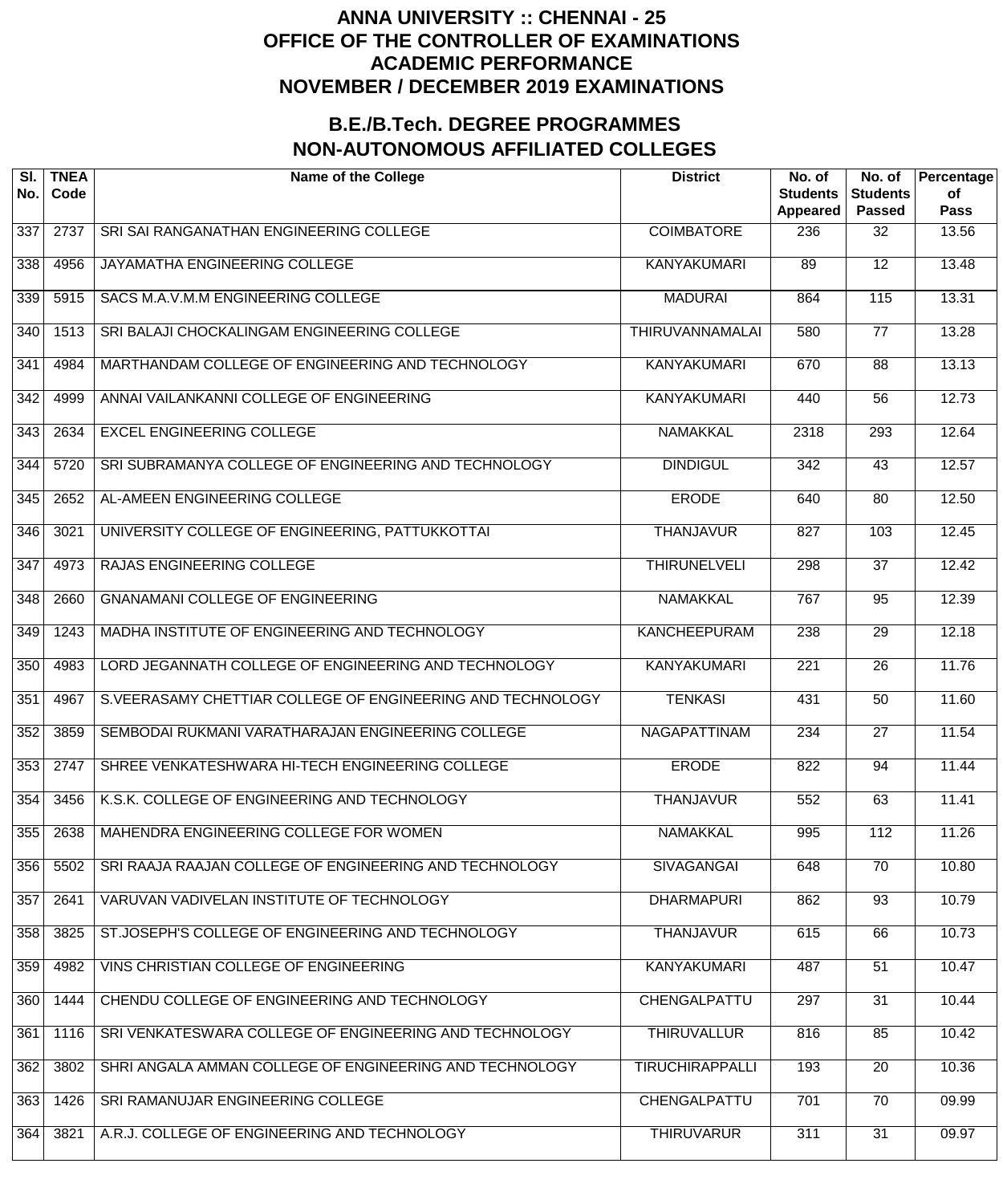| SI.<br>No.       | <b>TNEA</b><br>Code | <b>Name of the College</b>                                 | <b>District</b>        | No. of<br><b>Students</b><br>Appeared | No. of<br><b>Students</b><br><b>Passed</b> | Percentage<br>of<br><b>Pass</b> |
|------------------|---------------------|------------------------------------------------------------|------------------------|---------------------------------------|--------------------------------------------|---------------------------------|
| 365              | 2633                | VIDYAA VIKAS COLLEGE OF ENGINEERING AND TECHNOLOGY         | <b>NAMAKKAL</b>        | 513                                   | 49                                         | 09.55                           |
| 366              | 3403                | MAHALAKSHMI ENGINEERING COLLEGE                            | <b>TIRUCHIRAPPALLI</b> | $\overline{87}$                       | 8                                          | 09.20                           |
| 367              | 3460                | SUREYA COLLEGE OF ENGINEERING                              | <b>TIRUCHIRAPPALLI</b> | 186                                   | $\overline{17}$                            | 09.14                           |
| 368              | 1201                | ARIGNAR ANNA INSTITUTE OF SCIENCE AND TECHNOLOGY           | <b>KANCHEEPURAM</b>    | 868                                   | $\overline{77}$                            | 08.87                           |
| 369              | 4978                | <b>UDAYA SCHOOL OF ENGINEERING</b>                         | <b>KANYAKUMARI</b>     | $\overline{710}$                      | 63                                         | 08.87                           |
| $\overline{370}$ | 1235                | J E I MATHAAJEE COLLEGE OF ENGINEERING                     | <b>KANCHEEPURAM</b>    | 68                                    | 6                                          | 08.82                           |
| $\overline{371}$ | 1150                | SRI JAYARAM INSTITUTE OF ENGINEERING AND TECHNOLOGY        | <b>THIRUVALLUR</b>     | 256                                   | 22                                         | 08.59                           |
| $\overline{372}$ | 3857                | MEENAKSHI RAMASWAMY ENGINEERING COLLEGE                    | <b>ARIYALUR</b>        | 822                                   | 69                                         | 08.39                           |
| $\overline{373}$ | 3461                | ARIFA INSTITUTE OF TECHNOLOGY                              | NAGAPATTINAM           | 299                                   | $\overline{25}$                            | 08.36                           |
| $\overline{374}$ | 4686                | GOOD SHEPHERD COLLEGE OF ENGINEERING & TECHNOLOGY          | <b>KANYAKUMARI</b>     | $\overline{12}$                       | $\mathbf 1$                                | 08.33                           |
| $\overline{375}$ | 2665                | MAHENDRA INSTITUTE OF ENGINEERING AND TECHNOLOGY           | <b>NAMAKKAL</b>        | 940                                   | $\overline{77}$                            | 08.19                           |
| 376              | 2647                | J.K.K. NATARAJA COLLEGE OF ENGINEERING AND TECHNOLOGY      | <b>NAMAKKAL</b>        | 647                                   | $\overline{53}$                            | 08.19                           |
| $\overline{377}$ | 5842                | MADURAI INSTITUTE OF ENGINEERING AND TECHNOLOGY            | <b>SIVAGANGAI</b>      | 189                                   | $\overline{15}$                            | 07.94                           |
| $\overline{378}$ | 1143                | KUMARAN INSTITUTE OF TECHNOLOGY                            | <b>THIRUVALLUR</b>     | 66                                    | 5                                          | 07.58                           |
| $\overline{379}$ | 1511                | RANIPPETTAI ENGINEERING COLLEGE                            | <b>RANIPET</b>         | 111                                   | 8                                          | 07.21                           |
| 380              | 4927                | MARIA COLLEGE OF ENGINEERING AND TECHNOLOGY                | <b>KANYAKUMARI</b>     | 594                                   | $\overline{42}$                            | 07.07                           |
| 381              | 2758                | J K K MUNIRAJAH COLLEGE OF TECHNOLOGY                      | <b>ERODE</b>           | 421                                   | $\overline{29}$                            | 06.89                           |
| 382              | 1208                | KANCHI PALLAVAN ENGINEERING COLLEGE                        | <b>KANCHEEPURAM</b>    | $\overline{73}$                       | 5                                          | 06.85                           |
| 383              | 2606                | JAYAM COLLEGE OF ENGINEERING AND TECHNOLOGY                | <b>DHARMAPURI</b>      | 508                                   | $\overline{34}$                            | 06.69                           |
| 384              | 1107                | JAYA INSTITUTE OF TECHNOLOGY                               | <b>THIRUVALLUR</b>     | $\overline{30}$                       | $\overline{2}$                             | 06.67                           |
| 385              | 1524                | ANNAMALAIAR COLLEGE OF ENGINEERING                         | <b>THIRUVANNAMALAI</b> | 197                                   | $\overline{13}$                            | 06.60                           |
| 386              | 3766                | STAR LION COLLEGE OF ENGINEERING AND TECHNOLOGY            | <b>THANJAVUR</b>       | 273                                   | $\overline{18}$                            | 06.59                           |
| 387              | 2632                | MAHENDRA INSTITUTE OF TECHNOLOGY                           | <b>NAMAKKAL</b>        | 1743                                  | 110                                        | 06.31                           |
| 388              | 1402                | ANNAI TERESA COLLEGE OF ENGINEERING                        | <b>KALLAKURICHI</b>    | 678                                   | 42                                         | 06.19                           |
| 389              | 2340                | SRI VENKATESWARA INSTITUTE OF ENGINEERING                  | <b>KRISHNAGIRI</b>     | 99                                    | 6                                          | 06.06                           |
| 390              | 3462                | ARIYALUR ENGINEERING COLLEGE                               | <b>ARIYALUR</b>        | 451                                   | 27                                         | 05.99                           |
| 391              | 4998                | MAHAKAVI BHARATHIYAR COLLEGE OF ENGINEERING AND TECHNOLOGY | <b>TENKASI</b>         | 101                                   | 6                                          | 05.94                           |
| 392              | 2602                | ANNAI MATHAMMAL SHEELA ENGINEERING COLLEGE                 | <b>NAMAKKAL</b>        | 412                                   | 24                                         | 05.83                           |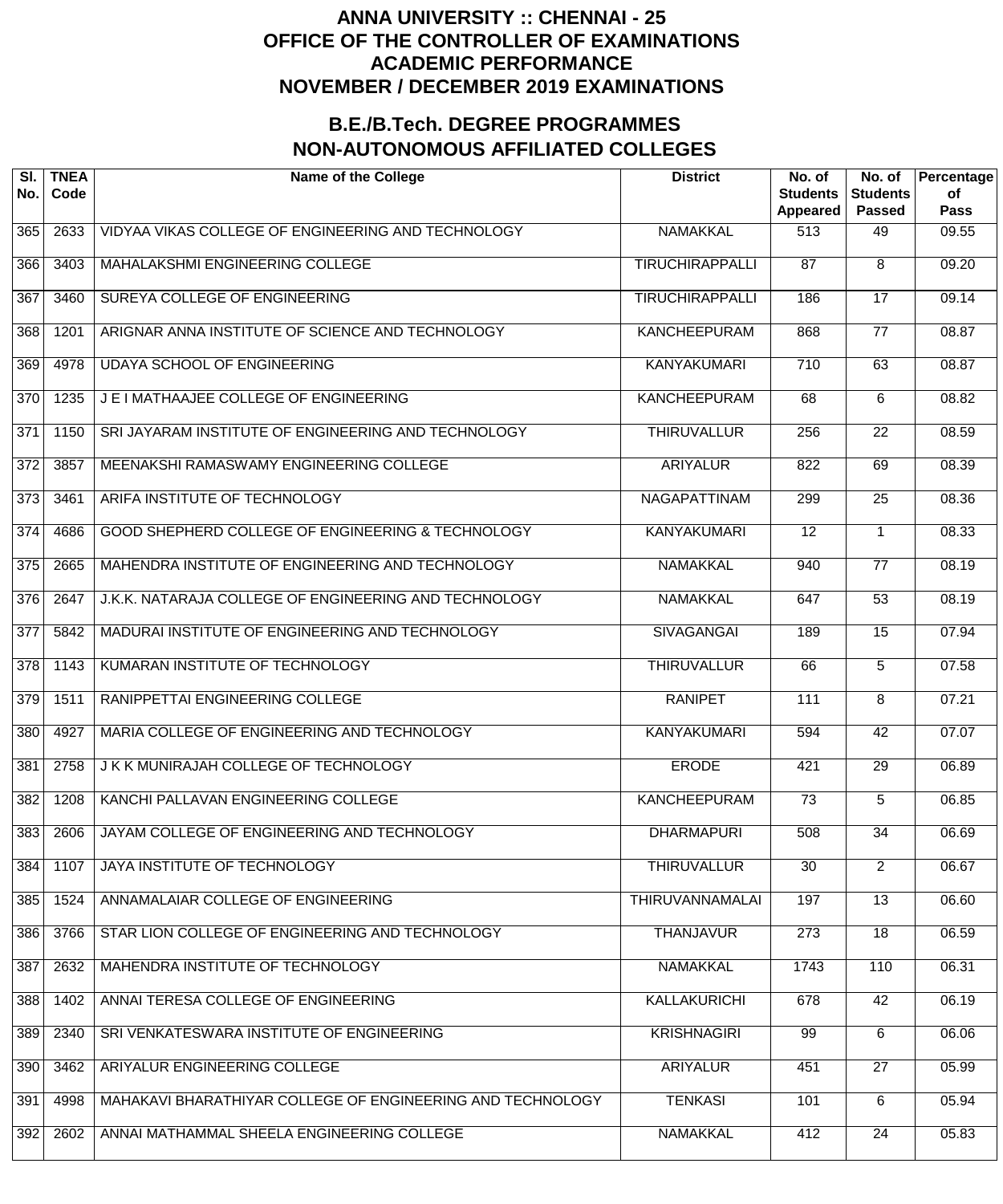| SI.<br>No. | <b>TNEA</b><br>Code | <b>Name of the College</b>                            | <b>District</b>     | No. of<br><b>Students</b><br>Appeared | No. of<br><b>Students</b><br><b>Passed</b> | Percentage<br>of<br><b>Pass</b> |
|------------|---------------------|-------------------------------------------------------|---------------------|---------------------------------------|--------------------------------------------|---------------------------------|
| 393        | 4929                | M.E.T. ENGINEERING COLLEGE                            | <b>KANYAKUMARI</b>  | 279                                   | 16                                         | 05.73                           |
| 394        | 3466                | NELLIANDAVAR INSTITUTE OF TECHNOLOGY                  | <b>ARIYALUR</b>     | 521                                   | $\overline{27}$                            | 05.18                           |
| 395        | 3923                | MNSK COLLEGE OF ENGINEERING                           | <b>PUDUKKOTTAI</b>  | $\overline{20}$                       |                                            | 05.00                           |
| 396        | 2658                | <b>VSA GROUP OF INSTITUTIONS</b>                      | <b>SALEM</b>        | $\overline{370}$                      | $\overline{18}$                            | 04.86                           |
| 397        | 2648                | ANNAPOORANA ENGINEERING COLLEGE                       | <b>SALEM</b>        | $\overline{517}$                      | $\overline{25}$                            | 04.84                           |
| 398        | 1506                | <b>G.G.R. COLLEGE OF ENGINEERING</b>                  | <b>VELLORE</b>      | 43                                    | $\overline{2}$                             | 04.65                           |
| 399        | 3848                | <b>VANDAYAR ENGINEERING COLLEGE</b>                   | <b>THANJAVUR</b>    | 284                                   | $\overline{13}$                            | 04.58                           |
| 400        | 1232                | ARM COLLEGE OF ENGINEERING AND TECHNOLOGY             | CHENGALPATTU        | 483                                   | $\overline{22}$                            | 04.55                           |
| 401        | 1406                | DR. PAUL'S ENGINEERING COLLEGE                        | <b>VILLUPURAM</b>   | 254                                   | $\overline{11}$                            | 04.33                           |
| 402        | 1514                | SRI NANDHANAM COLLEGE OF ENGINEERING AND TECHNOLOGY   | <b>TIRUPATTUR</b>   | $\overline{70}$                       | 3                                          | 04.29                           |
| 403        | 4985                | K N S K COLLEGE OF ENGINEERING                        | <b>KANYAKUMARI</b>  | 146                                   | 6                                          | 04.11                           |
| 404        | 3854                | MAHATH AMMA INSTITUTE OF ENGINEERING AND TECHNOLOGY   | <b>PUDUKKOTTAI</b>  | $\overline{371}$                      | $\overline{15}$                            | 04.04                           |
| 405        | 1449                | SARASWATHY COLLEGE OF ENGINEERING AND TECHNOLOGY      | <b>VILLUPURAM</b>   | 192                                   | $\overline{7}$                             | 03.65                           |
| 406        | 2346                | SHREE SATHYAM COLLEGE OF ENGINEERING AND TECHNOLOGY   | <b>SALEM</b>        | 167                                   | 6                                          | 03.59                           |
| 407        | 1133                | ANNAI VEILANKANNI'S COLLEGE OF ENGINEERING            | CHENGALPATTU        | 343                                   | $\overline{12}$                            | 03.50                           |
| 408        | 1433                | SRI ARAVINDAR ENGINEERING COLLEGE                     | <b>VILLUPURAM</b>   | $\overline{29}$                       |                                            | 03.45                           |
| 409        | 1125                | <b>PMR ENGINEERING COLLEGE</b>                        | <b>THIRUVALLUR</b>  | $\overline{29}$                       |                                            | 03.45                           |
| 410        | 2767                | <b>SRG ENGINEERING COLLEGE</b>                        | <b>NAMAKKAL</b>     | 359                                   | 11                                         | 03.06                           |
| 411        | 3849                | ANNAI COLLEGE OF ENGINEERING AND TECHNOLOGY           | <b>THANJAVUR</b>    | 1016                                  | $\overline{30}$                            | 02.95                           |
| 412        | 2616                | SAPTHAGIRI COLLEGE OF ENGINEERING                     | <b>DHARMAPURI</b>   | 109                                   | $\overline{3}$                             | 02.75                           |
| 413        | 2332                | AISHWARYA COLLEGE OF ENGINEERING AND TECHNOLOGY       | <b>ERODE</b>        | 152                                   | 4                                          | 02.63                           |
| 414        | 1515                | SARASWATHI VELU COLLEGE OF ENGINEERING                | <b>RANIPET</b>      | $\overline{39}$                       |                                            | 02.56                           |
| 415        | 1438                | SREE KRISHNA COLLEGE OF ENGINEERING                   | <b>VELLORE</b>      | 236                                   | 6                                          | 02.54                           |
| 416        | 1415                | T.S.M. JAIN COLLEGE OF TECHNOLOGY                     | <b>KALLAKURICHI</b> | 377                                   | 9                                          | 02.39                           |
| 417        | 2338                | ASIAN COLLEGE OF ENGINEERING AND TECHNOLOGY           | <b>COIMBATORE</b>   | 550                                   | $\overline{13}$                            | 02.36                           |
| 418        | 2748                | SURYA ENGINEERING COLLEGE                             | <b>ERODE</b>        | 417                                   | $\overline{9}$                             | 02.16                           |
| 419        | 1141                | RVS PADHMAVATHY COLLEGE OF ENGINEERING AND TECHNOLOGY | <b>THIRUVALLUR</b>  | 679                                   | $\overline{14}$                            | 02.06                           |
| 420        | 1437                | RRASE COLLEGE OF ENGINEERING                          | <b>KANCHEEPURAM</b> | 440                                   | $\overline{9}$                             | 02.05                           |